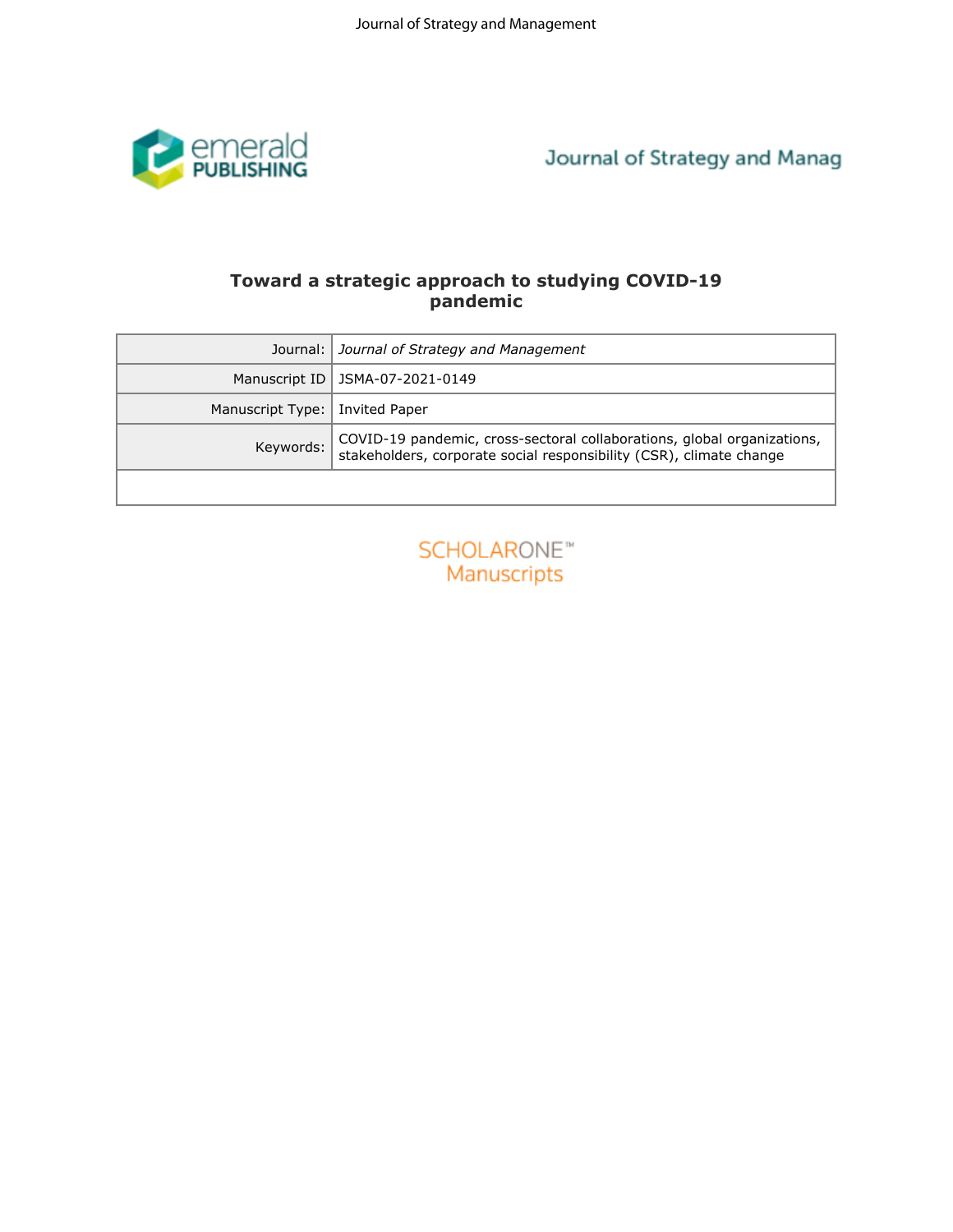| 1                                  |  |
|------------------------------------|--|
| 3                                  |  |
| 4<br>5                             |  |
| 6<br>7                             |  |
| 8                                  |  |
| .<br>9<br>$\overline{10}$          |  |
| $\overline{11}$                    |  |
| 12<br>13<br>14                     |  |
|                                    |  |
| $\frac{1}{2}$<br>16<br>17          |  |
| 18                                 |  |
| $\frac{18}{19}$                    |  |
| $\overline{20}$<br>$\overline{21}$ |  |
| 22<br>3<br>$\overline{c}$          |  |
| 4<br>$\overline{2}$                |  |
| $^{25}$<br>$\frac{26}{5}$          |  |
| $^{27}$                            |  |
| 28<br>29                           |  |
| 30<br>$\overline{\phantom{0}}$     |  |
| $^{32}$                            |  |
| 33<br>$\frac{34}{5}$               |  |
| S<br>5                             |  |
| $\frac{36}{5}$<br>37               |  |
| 39                                 |  |
| 40                                 |  |
| 41<br>42                           |  |
| 43<br>44                           |  |
| 45                                 |  |
| 46<br>47                           |  |
| 48<br>49                           |  |
| 50                                 |  |
| 51<br>52                           |  |
| 53                                 |  |
| 54<br>55                           |  |
| 56                                 |  |

MANUSCRIPT DETAILS: Toward a strategic approach to studying COVID-19 pandemic

: The purpose of this introduction is fourfold: 1) to articulate the reasons for the special issue; 2) to highlight some of the fundamental issues related to the management research on COVID-19; 3) to introduce the authors and to summarize their contributions to this special issue; and 4) to provide some suggestions for future research pertaining to global challenges and business in general.article introduces the special issue by addressing the following four points related to the COVID-19 pandemic: 1) conceptualization of the crisis, 2) the role of organizations, 3) challenges of the global pandemic, and 4) business-society relationships. We briefly relate the papers in this special issue to these four points and we conclude with some thoughts on how to move forward on research in this domain.COVID-19 pandemic has proven to be one of the most important challenges to mankind and to organizations in recent years, and many organizations have proven to be very resilient in the face of this. Effective leadership, communication with stakeholders, global organizations, and new organizational forms such as cross-sectoral collaborations have all proven important in dealing with this crisis. They will also likely be important for dealing with even more serious crises in the future such as climate change and other challenges referred to in the papers in this

Journal of Scontianed Contraction Contraction issue. RESEARCH\_LIMITATIONS/IMPLICATIONS (LIMIT\_100\_WORDS) :No data available. PRACTICAL IMPLICATIONS (LIMIT 100 WORDS) :No data available.paper provides an overview and summary of the implications of the papers in this special issue. As such, its originality derives mostly from the originality of the papers contained in this special issue.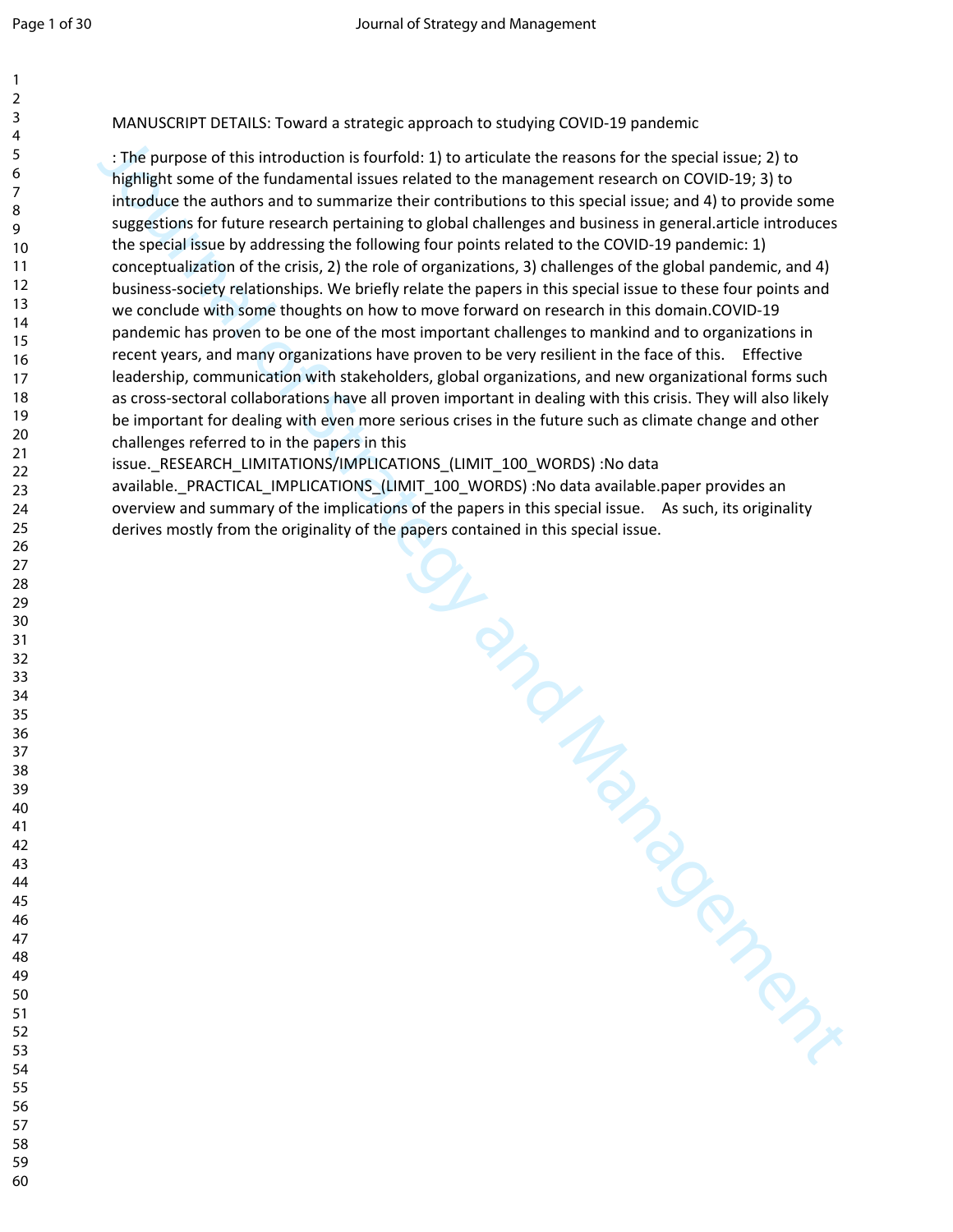#### **Toward a strategic approach to studying COVID-19 pandemic**

V.K. Narayaman<br>
U.K. Narayaman<br>
LeHaw Calluge of Business<br>
LeHaw Calluge of Business<br>
Devel Ulmversity & Entrepreneurship<br>
tet 2.15-895-6763<br>
ValaZ2@drexet.edu<br>
The Iclica[nd](mailto:abby.ghobadian@henley.ac.uk) E. Western<br>
Professor of Management, Energins<br> V.K. Narayanan Deloitte Touché Jones Stubbs Professor of Strategy & Entrepreneurship LeBow College of Business Drexel University tel: 215-895-6763 Vkn22@drexel.edu

Richard E. Wokutch Professor of Management, Emeritus Department of Management (0233) Virginia Tech Blacksburg, VA 24061 tel:540 915-2025 wokutch@vt.edu

> Abby Ghobadian Professor of Management, Henley Business School tel:+44-20-1491418756 abby.ghobadian@henley.ac.uk

> > and

Nicholas O' Reagan Associate Dean – Research Aston Business School Birmingham, England, United Kingdom n.oregan@aston.ac.uk tel: +44 (0) 121 204 3223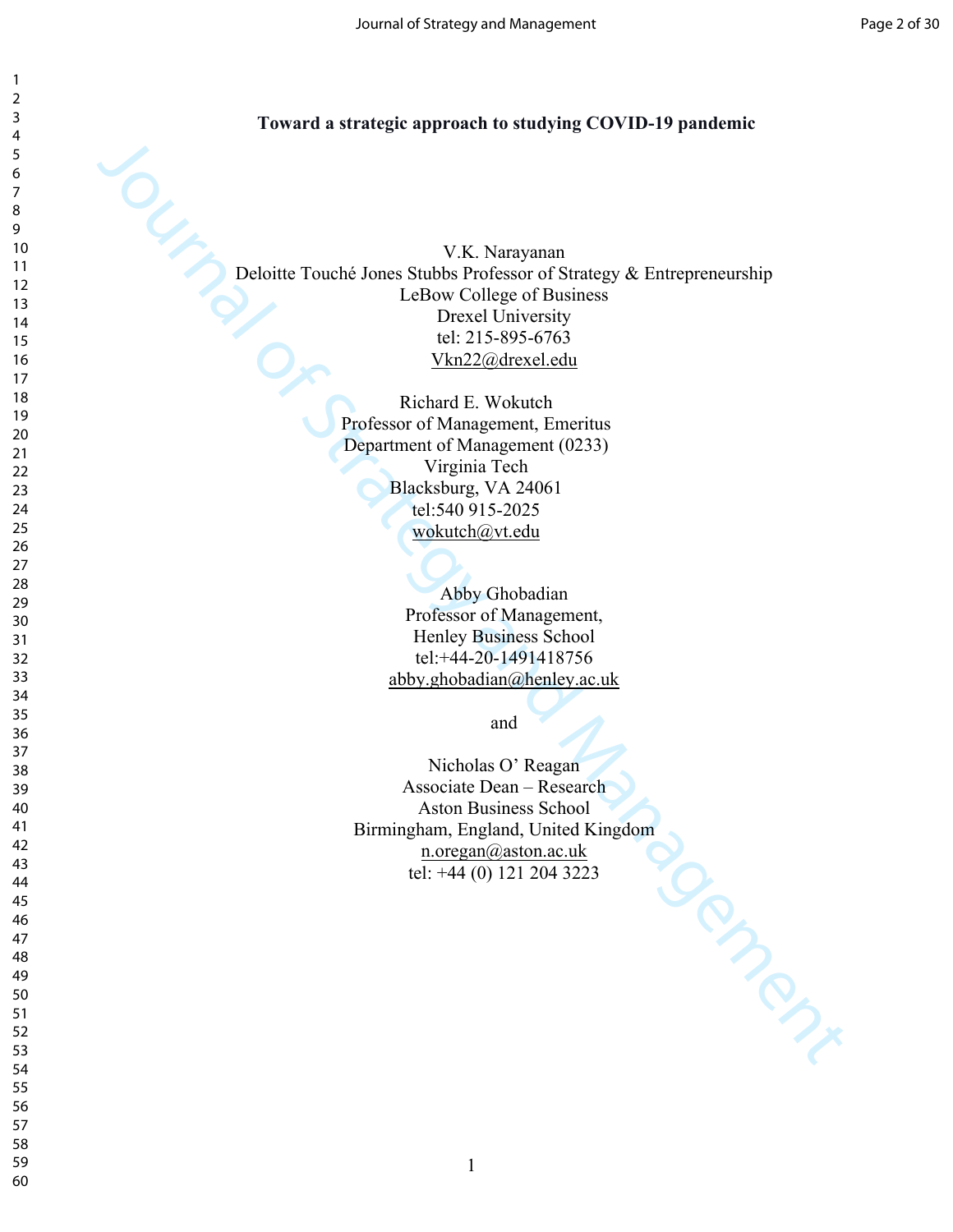# **Abstract**

## **Purpose**:

The purpose of this introduction is fourfold: 1) to articulate the reasons for the special issue; 2) to highlight some of the fundamental issues related to the management research on COVID-19; 3) to introduce the authors and to summarize their contributions to this special issue; and 4) to provide some suggestions for future research pertaining to global challenges and business in general.

# **Design/Methodology/Approach**

This article introduces the special issue by addressing the following four points related to the COVID-19 pandemic: 1) conceptualization of the crisis, 2) the role of organizations, 3) challenges of the global pandemic, and 4) business-society relationships. We briefly relate the papers in this special issue to these four points and we conclude with some thoughts on how to move forward on research in this domain.

# **Findings**

**Purpose** of this introduction is fourtiold: 1) to articulate the trassons for the special<br>issue. The purpose of this timedamental issues related to the management research<br>on COVID-19, 3) to introduce the numbros and to The COVID-19 pandemic has proven to be one of the most important challenges to mankind and to organizations in recent years, and many organizations have proven to be very resilient in the face of this. Effective leadership, communication with stakeholders, global organizations, and new organizational forms such as cross-sectoral collaborations have all proven important in dealing with this crisis. They will also likely be important for dealing with even more serious crises in the future such as climate change and other challenges referred to in the papers in this issue.

## **Originality**

This paper provides an overview and summary of the implications of the papers in this special issue. As such, its originality derives mostly from the originality of the papers contained in this special issue.

## **Keywords**

COVID-19 pandemic; cross-sectoral collaborations; global organizations; stakeholders; corporate social responsibility (CSR); climate change; new organizational forms.

# **Introduction**

The global COVID-19 pandemic has been one of the most devastating and

challenging crises to confront our planet in modern times. As such, this pandemic has

taxed the resources and creativity of nation states as well as that of organizations at the

local, regional, national, and international levels. These organizations, in turn, have

responded with many novel and innovative approaches to address this crisis. This special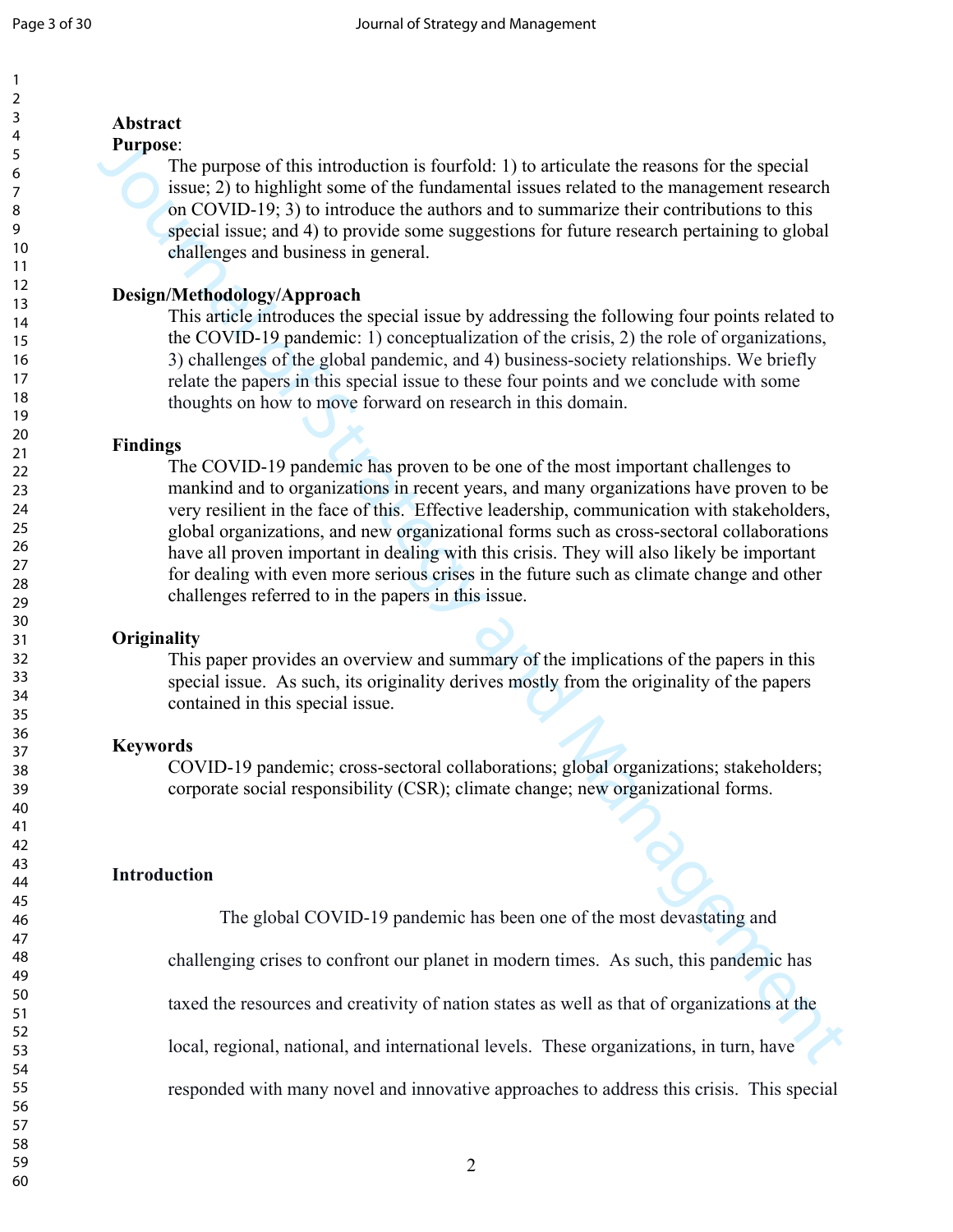issue of the *Journal of Strategy and Management* explores the managerial and organizational implications of this crisis and the efforts of organizations to address it.

organizational implications of this crisis and the cribris of examizations to address it.<br>The COVID-19 pandemic has impacted the daily lives of most people on this<br>planet, and we have seen dramatic corresquences of it in t The COVID-19 pandemic has impacted the daily lives of most people on this planet, and we have seen dramatic consequences of it in terms of health and mortality figures, economic decline, and social disruptions. According to the World Health Organization (2021), there have been over 181 million confirmed COVID-19 cases and over 3.91 million confirmed deaths due to COVID-19 as of July 1, 2021. The actual numbers of COVID-19 cases and deaths are, however, likely to be far higher than these figures. With the health care establishments of many countries stretched to and beyond capacity, many COVID-19 cases and deaths have likely gone undiagnosed. In addition, it is very likely that a great many individuals with other serious and life-threatening illnesses and injuries either avoided hospitals and other health care facilities due to fear of contagion or were crowded out by COVID-19 patients. These factors undoubtedly resulted in numerous deaths that would unlikely be attributed to COVID-19 in official counts.

According to the International Monetary Fund (IMF) (2021), the world economic downturn resulting from the COVID-19 pandemic has been the worst recession since the end of World War II. The IMF reports a 3.4% decline in world economic activity associated with this recession. Coupled with the disappearance of the 3.5% projected world economic growth anticipated prior to the onset of the pandemic, this represents a nearly 7% loss in world economic activity in 2020. As a result of this economic downturn, the IMF reports that 95 million individuals fell below the extreme poverty benchmark. Nevertheless, the IMF suggests that the recession could have been far worse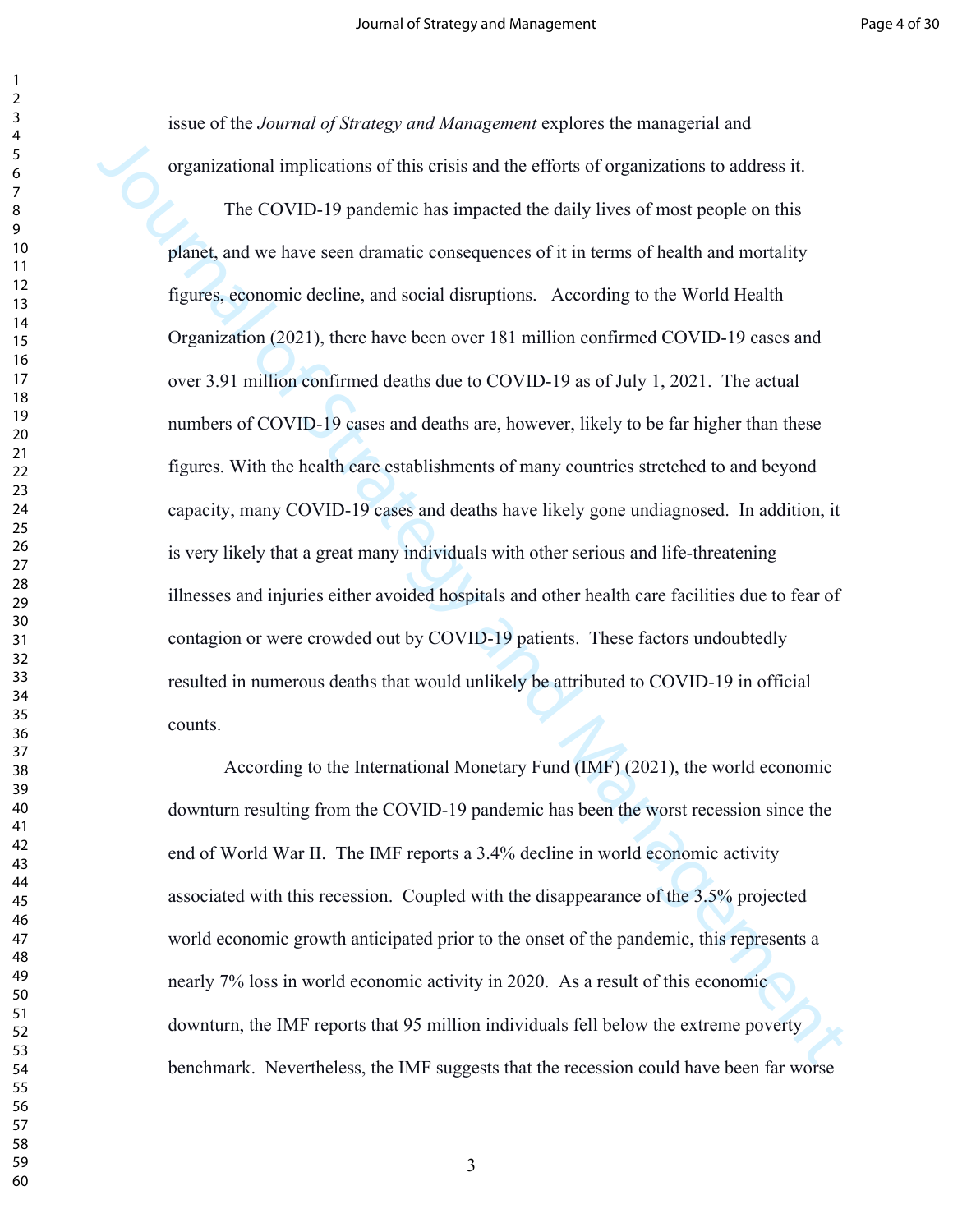had it not been for quick and decisive economic policy actions taken by national governments. In fact, it speculates that the decline could have been three times as serious.

governments. In fact, it speculates that the decline could have been three times as<br>serious.<br>In addition to the measurable bealth and economic impacts of COVID-19, there<br>have been very serious disruptions of social life am In addition to the measurable health and economic impacts of COVID-19, there have been very serious disruptions of social life among families, friends, work groups, and social, religious, political, and other organizations. The United Nations (2020) in a report on COVID-19 indicated that the pandemic is the worst health care crisis in the 75 year history of the UN and that it "is attacking societies at their core". It further notes that the adverse social impacts of COVID-19 are worst for those who are least well off, leading to greater income inequality. It specifically cites the elderly, youth, those living in poverty, individuals with disabilities, and indigenous people as being the most adversely affected. Moreover, the IMF notes that the disruption of schooling will likely lead to greater inequality in the future.

Organizations all over the world have responded to the pandemic in myriad of ways including through many new and inventive approaches. Concurrently, there have been scholarly attempts to clarify and investigate the causes and consequences of the crisis, spanning various disciplines from medicine and biology, history and social sciences, to administrative or management sciences. These attempts have taken three forms. First, there have been major books on the topic from scholars from different disciplines, e.g., sociology (Lupton & Willis, 2021), history (Ferguson, 2021), economics (Ganz, 2021). Second, there have been numerous scientific papers published in peerreviewed journals, especially in medicine and biology (e.g., see special issues in the *Journal of Clinical Medicine* and the *Journal of Personalized Medicine*). Third, there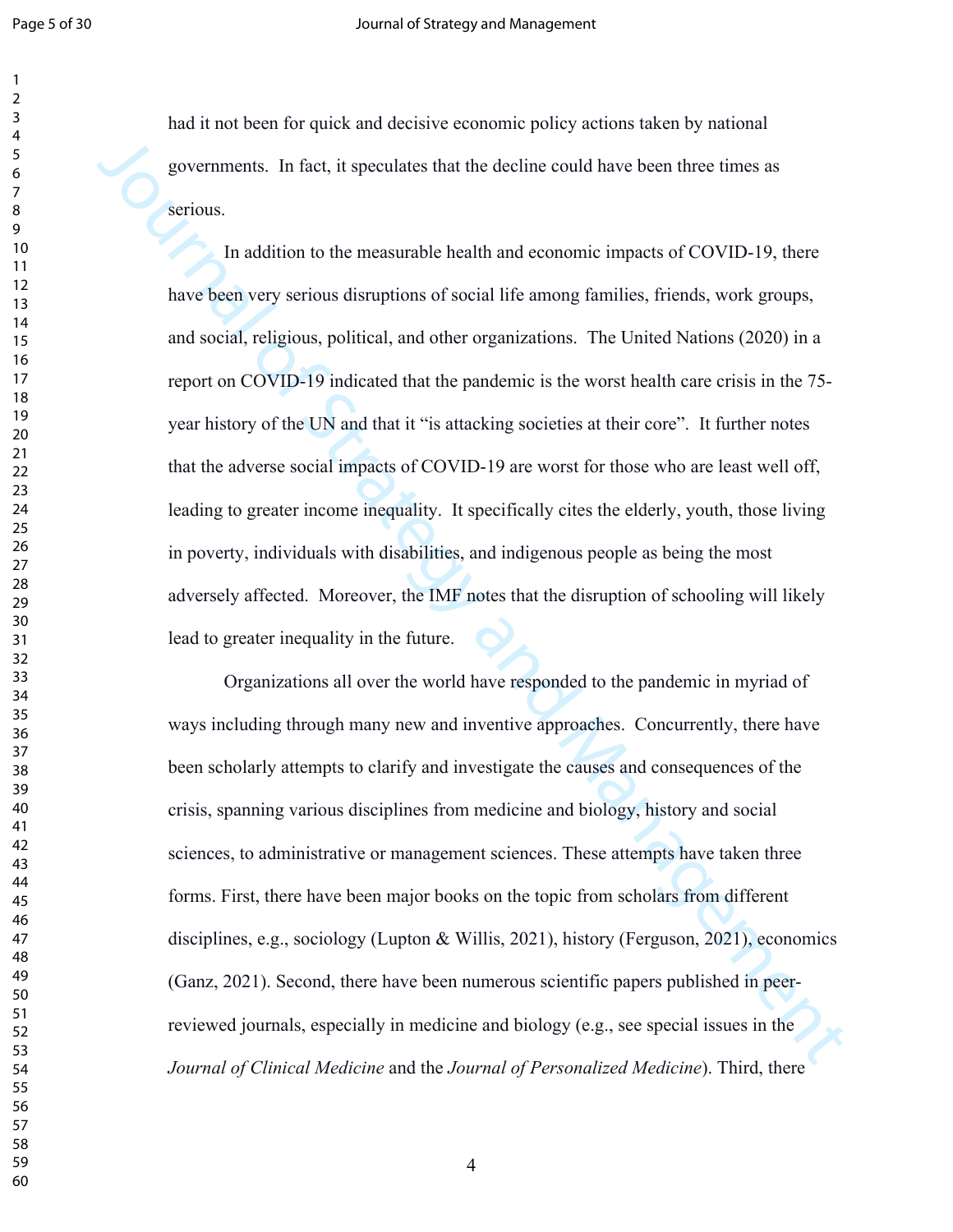and during the past several months we have witnessed numerous calls for special issues<br>in empirically oriented journals. This genre represents special issues in organization<br>behavior and human resource management (e.g., have been calls for special issues in peer-reviewed journals in management disciplines, and during the past several months we have witnessed numerous calls for special issues in empirically oriented journals. This genre represents special issues in organization behavior and human resource management (e.g., *"Leadership and Employees' Performance on the Verge of a New Era?: The Challenges Brought by COVID-19 on Workplaces, " in Administrative Sciences),* operations management ( e.g., *"Covid-19: Operations Management Practices Holds Key to Recovery"),* risk and insurance (e.g., Special Issue on the Implications of COVID-19 for the Insurance Industry), management education (e.g., The Impact of COVID-19 on Management Learning and Education: Perils and Possibilities in the *Academy of Management and Learning and Education),* business and society (e.g., "COVID-19 and Business and Society Scholarship," in *Business & Society)* and general management journals such as *Journal of Policy Analysis and Management* or the *British Journal of Management.* 

Against this backdrop, a valid question can be raised: why should the *Journal of Strategy & Management* attempt *another* special issue? The answer to the question hinges on two crucial assumptions that have preoccupied us as the special issue editors. First, it is unclear to us if quality data is available that can inform our conclusions about possible cause-effect relationships. Unlike basic scientific disciplines such as medicine, where tracking of viruses is quite common, we are not persuaded such efforts are common in management related fields. Second, we are also not sure if we know enough about the organizational and managerial implications of the impact of the virus to raise meaningful questions and hypotheses about the phenomenon. Under these conditions, several epistemological paths can be followed. For one, we could adopt a strategy of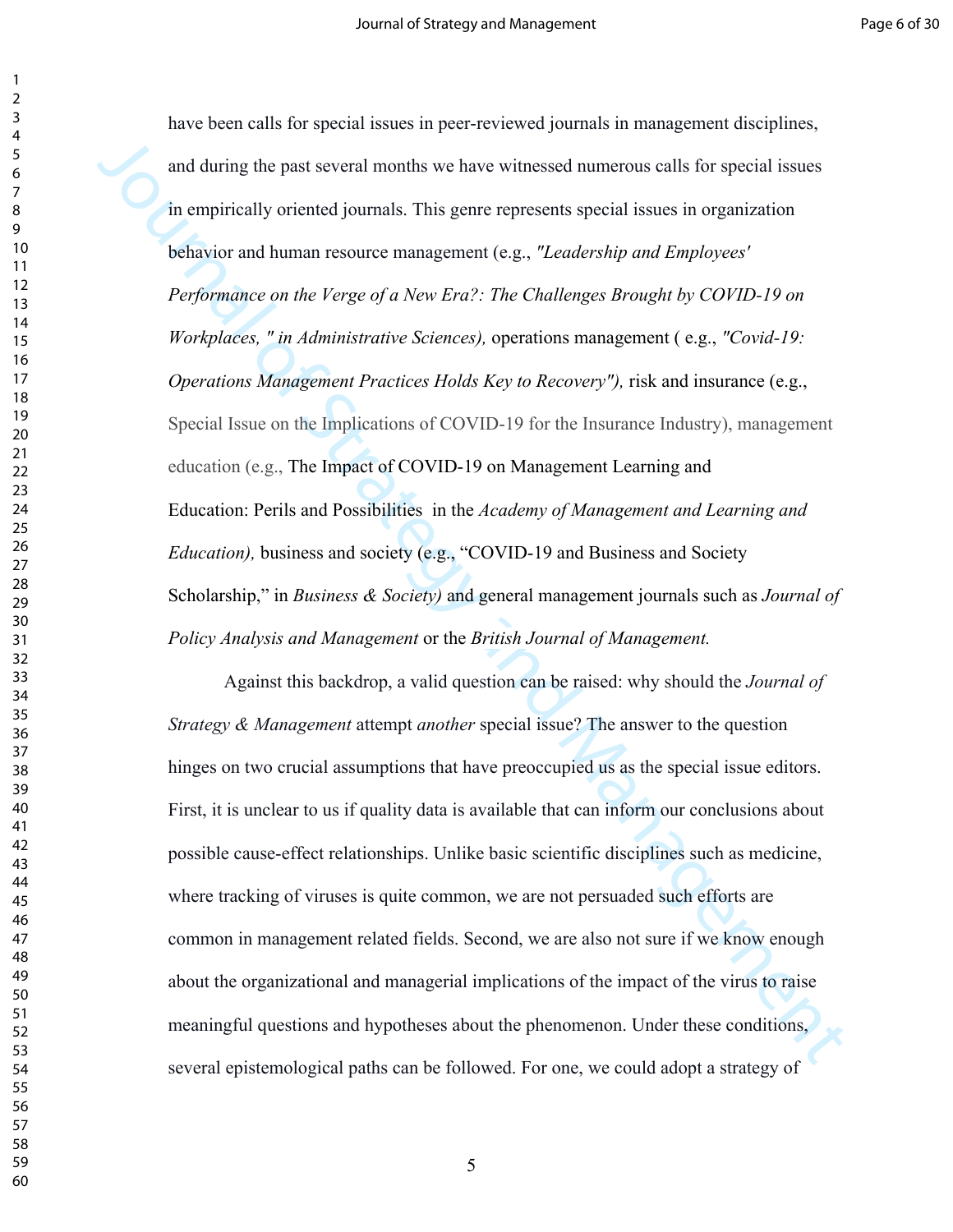knowledge growth through extension (Weick, 1989) where existing theories are used to develop and test hypotheses in a novel context. We suspect many of the works in press (including special issues) will follow this strategy. Second, some researchers may adopt a discovery orientation, and engage in understanding the phenomenon in its own habitat, and we suspect their endeavors are likely to be labor intensive and (publication) time delayed.

We propose a third strategy: one of stepping back and asking how we should proceed to unravel the causes and consequences of this crisis for *managerial* issues. In this strategy, we adopt a middle ground: We know something about the virus (unlike the position of qualitative researchers), but not yet enough to embark on well-defined research programs (unlike the practitioners of Weick's strategy). Thus, as editors, we have built this special issue on a presumption of humility, oriented to answer the question: How do we go about studying the COVID-19 crisis so that we can generate reasonable conclusions and prescriptions about this and similar crises?

develop and test hypotheses in a novel context. We suspect many of the works in press<br>
(including special issues) will follow this strategy. Second, some researchers may adopt a<br>
discuvery unicmation, and engage in underst One advantage of the strategy is that it helps avoid the trap of foreclosing potentially fruitful avenues of research. Thus, we recognize that there are likely to be diverse paths that fit this strategy. To accommodate (or to underscore) the potential diversity, as well as putting out an open call we contacted a number of senior scholars, to provide us their perspectives on the crisis. The invited authors are not merely reputed scholars but each in their own way has distinct perspective to provide the needed diversity. The invited papers like any other paper were subject to peer review and those published in this special issue underwent a number of modifications. The invited scholars (in alphabetical order) include: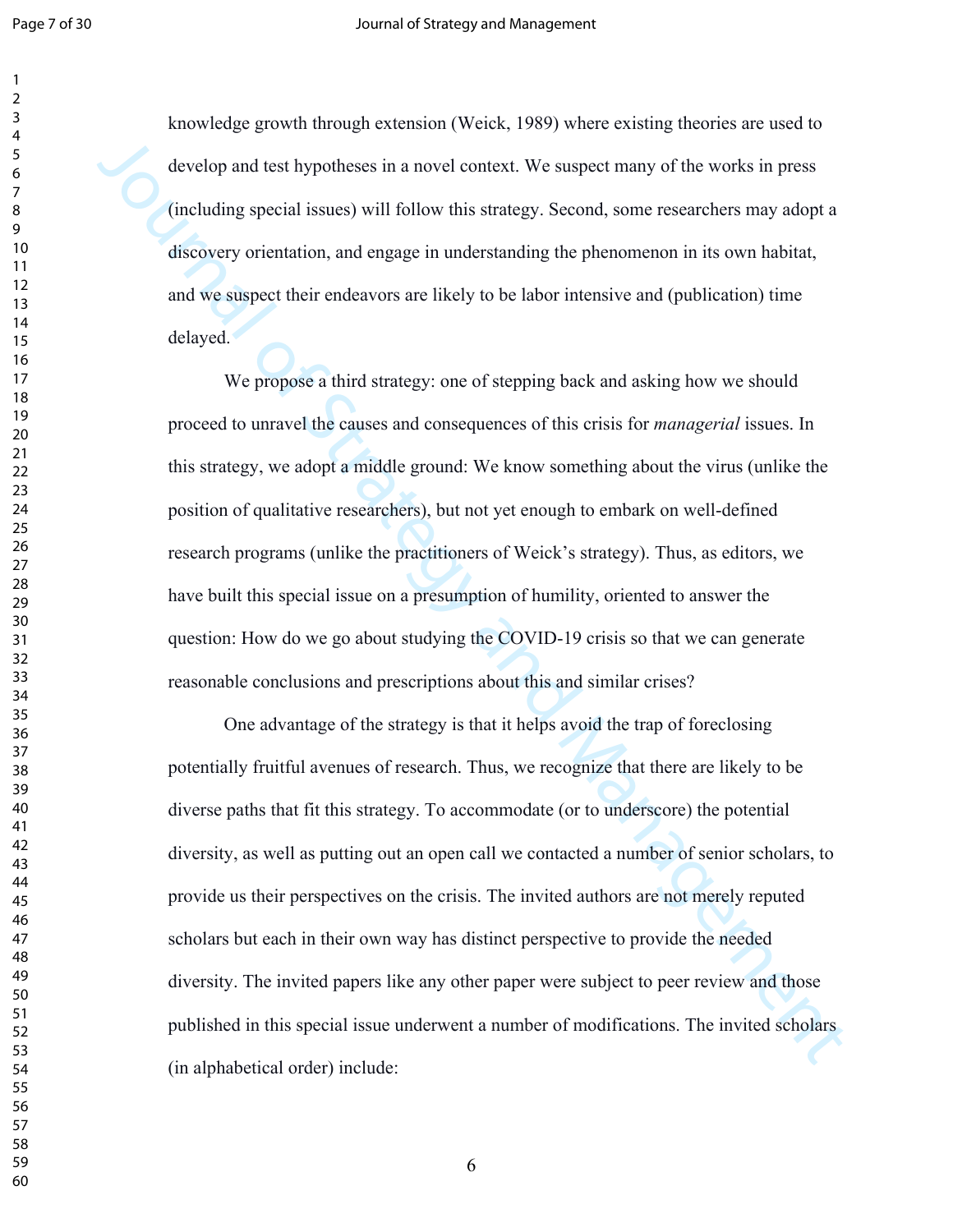Management at the Katz Graduate School of Business at the University of Pittsburgh, has<br>witnessed the evolution of strategic management field over four deceadss, a time during<br>which the field, once exclusively promoted by • Professor John Camillus, currently Donald R. Beall Endowed Chair in Strategic Management at the Katz Graduate School of Business at the University of Pittsburgh, has witnessed the evolution of strategic management field over four decades, a time during which the field, once exclusively promoted by Harvard Business School, became widely diffused in the US. Building on his book on *Wicked Problems*, Camillus and his coauthors develop the notion of wicked problems in the context of COVID-19 and offer a transdisciplinary view of research possibilities in this domain. His paper is co-authored with Dr. Shoba Ramanadhan and Dr. Krishnan Ganapathy. Ramanadhan is an Assistant Professor in the Department of Social and Behavioral Sciences at the Harvard T.H. Chan School of Public Health. Her research supports community-based organizations to improve health equity through the implementation of evidence-based programs. Much of her work uses participatory approaches. Dr. Krishnan Ganapathy is Director of Apollo Telemedicine Networking Foundation, a Past President of the Telemedicine Society of India, Neurological Society of India, and the Indian Society for Stereotactic & Functional Neurosurgery. He is an Honorary Distinguished Professor at the Tamil Nadu Dr. M.G.R. Medical University. He is acknowledged to be one of the Founding Fathers of Telehealth in India.

 Archie Carroll served for forty years in the Terry College of Business at the University of Georgia where he filled a variety of roles including department head, associate dean, and Robert W. Scherer Chair of Management. He was one of the early pioneers of the fields of social issues in management and business ethics and he served as Chair of the Social Issues in Management Division of the Academy of Management and President of the Society for Business Ethics. Carroll's paper uses his widely-cited four-dimensional (i.e.,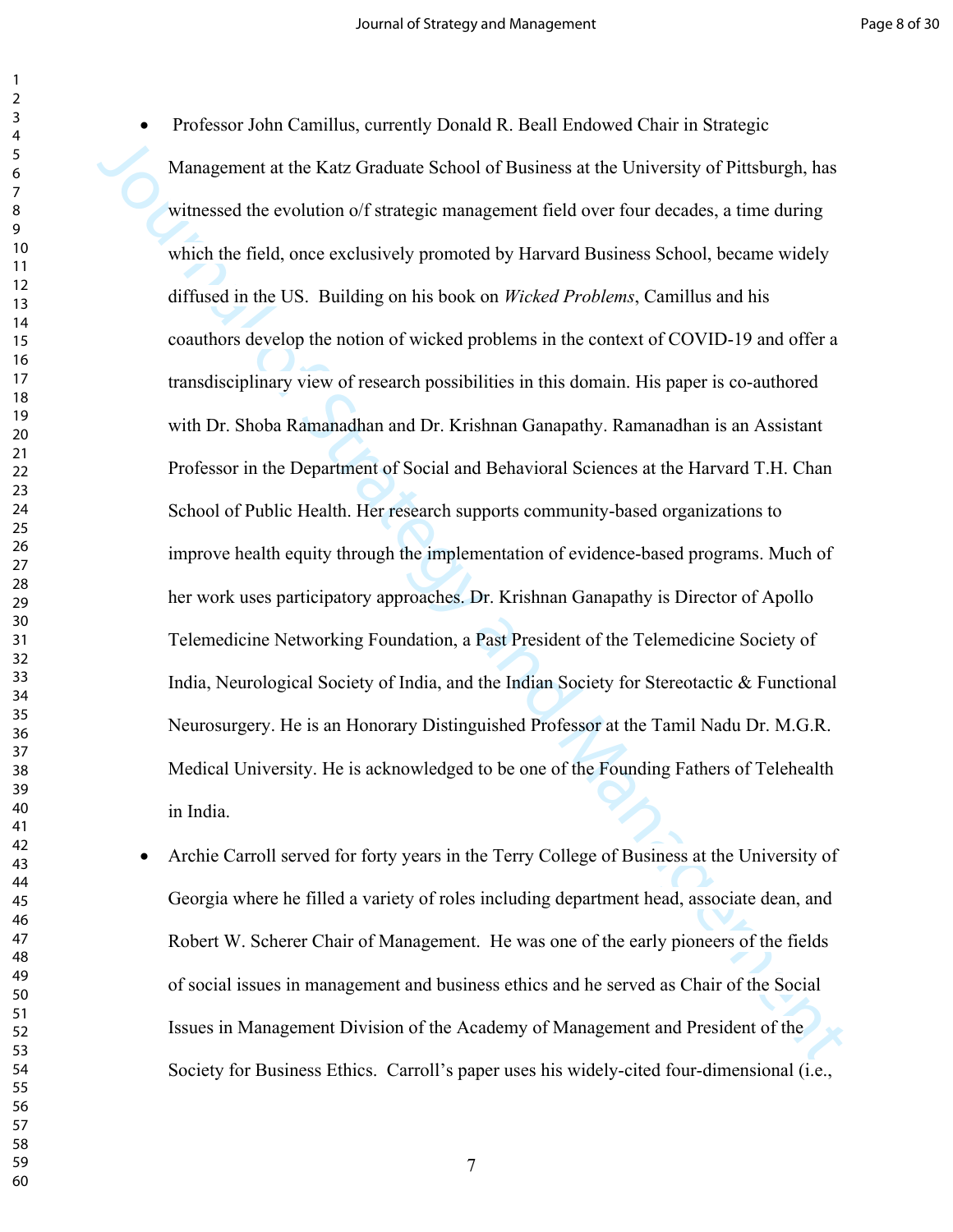economic, legal, ethical, and discretionary) model of corporate social responsibility to analyze corporate responses to the COVID-19 pandemic.

analyze corporate responses to the COVID-19 pandemic.<br>
John G. Grant was a member of the fieldly of the Karz Graduate School of Business at<br>
the University of Pittsburgh for 25 years, serving in several different capaciti John G. Grant was a member of the faculty of the Katz Graduate School of Business at the University of Pittsburgh for 25 years, serving in several different capacities including Director of the MBA Program and the Robert Kirby Professor of Strategic Management. Dr. Grant subsequently worked as an executive in the pharmaceutical industry and served in visiting positions at the University of Northern Colorado and Colorado State University. His co-author, Thomas Wunder, is Professor of Strategic Management at the Neu-Ulm University of Applied Sciences in Bavaria, Germany, where he is leading the major "Strategy, Entrepreneurship & Sustainability" in the Master of Advanced Management program. Prior to this he served as a strategy consultant with Horváth  $\&$ Partners Management Consultants and several other organizations.

- Professor Peter Lorange recently founded the Lorange Network, a learning and sharing platform for family office principals and family business owners. Previously he was the owner and the president of the Lorange Institute of Business. Lorange is one of the world's foremost business school academics. For 15 years, he was the President of IMD, Lausanne, one of Europe's leading business schools. Peter Lorange is Professor of Strategy at IMD and holds the Kristian Gerhard Jebsen Chair of International Shipping. In addition to his academic background, he has gained extensive shipping know-how as director on several shipping company boards. His areas of special interest are global strategic management, strategic planning, and entrepreneurship for growth.
- Dr. Kathleen Park is an assistant professor of administrative sciences, with strategic management, suategic politicalizations in strategic and international management and the management of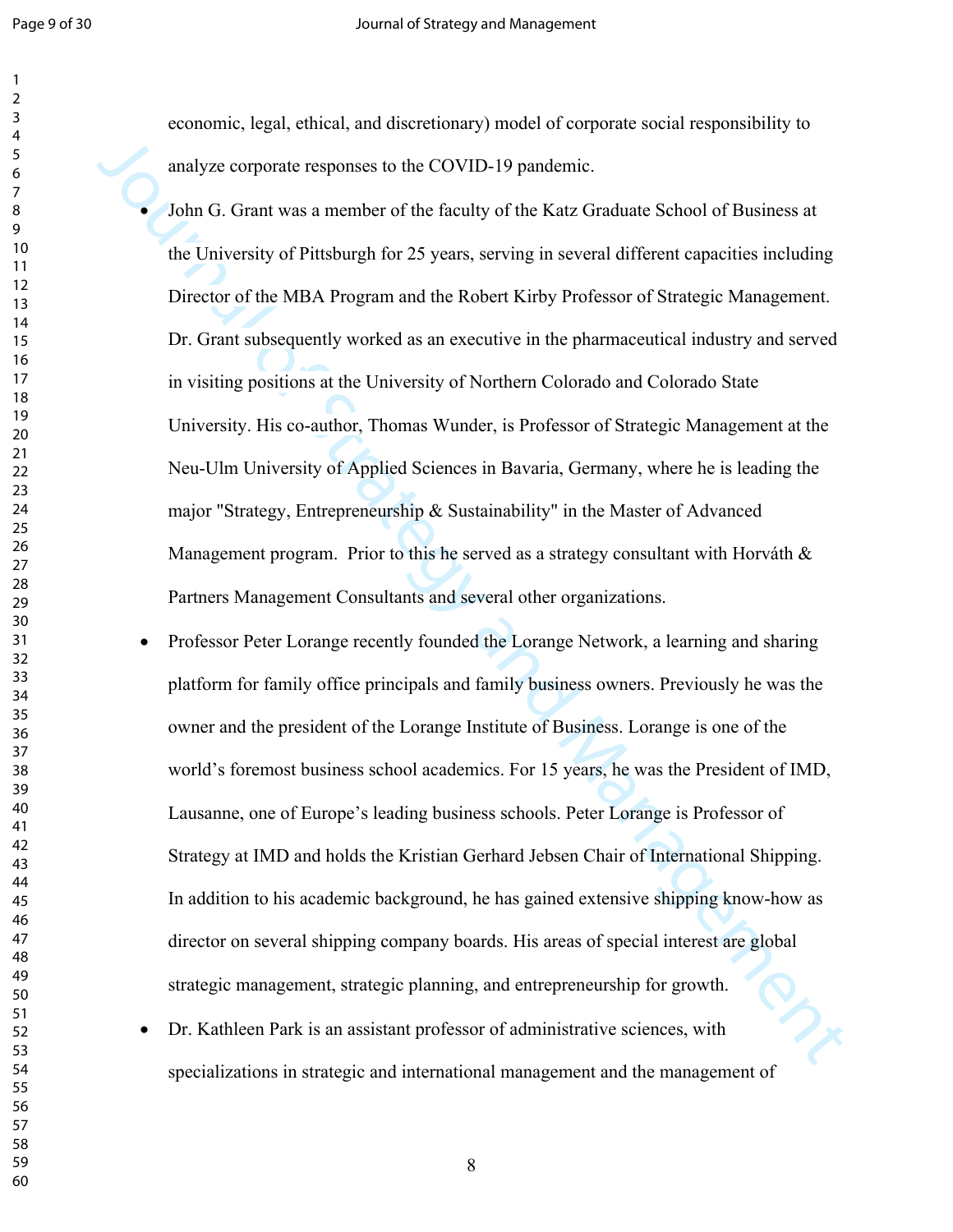innovation and technology in the Department of Administrative Sciences, Boston University. Her research interests are at the intersection of innovation, internationalization through mergers and acquisitions, global strategy, emerging markets, leadership, management and entrepreneurial teams, and corporate governance. She has published in leading journals and her work has been recognised with awards by the Academy of Management.

University. Her research interests are at the intersection of innovation,<br>internationalization through mergers and acquisitions, global strategy, emerging markets,<br>leadership, management and entropreneurial teams, and corp In what follows, we outline what we consider the key issues that need attention in research programs on COVID-19 and its consequences and summarize how the papers included in this set have advanced ways to address many of the issues. In successive sections, we raise issues of 1) conceptualization of the crisis, 2) the role of organizations, 3) challenges of the global pandemic, and 4) business-society relationships. We then return to the invited and submitted papers and place them against the backdrop of these issues. We conclude with some thoughts on how to move forward on research in this domain.

#### **Conceptualization of COVID-19**

How should we conceptualize COVID-19? Although this may seem a rather quaint question, theory and research about COVID-19 will depend crucially on the researchers' conceptualization of the phenomenon. We offer three illustrations.

First, COVID-19 could be viewed as a unique *exogenous* shock. It could be a disruption that could not be foreseen, requiring various responses such as the redesign of supply chains or building resilience. Alternately it could be viewed as a disruption that mutates and morphs over time, somewhat consistent with the emerging scientific evidence, and we do not yet have models specified to deal with this conceptualization in our field. Finally, this could be viewed as a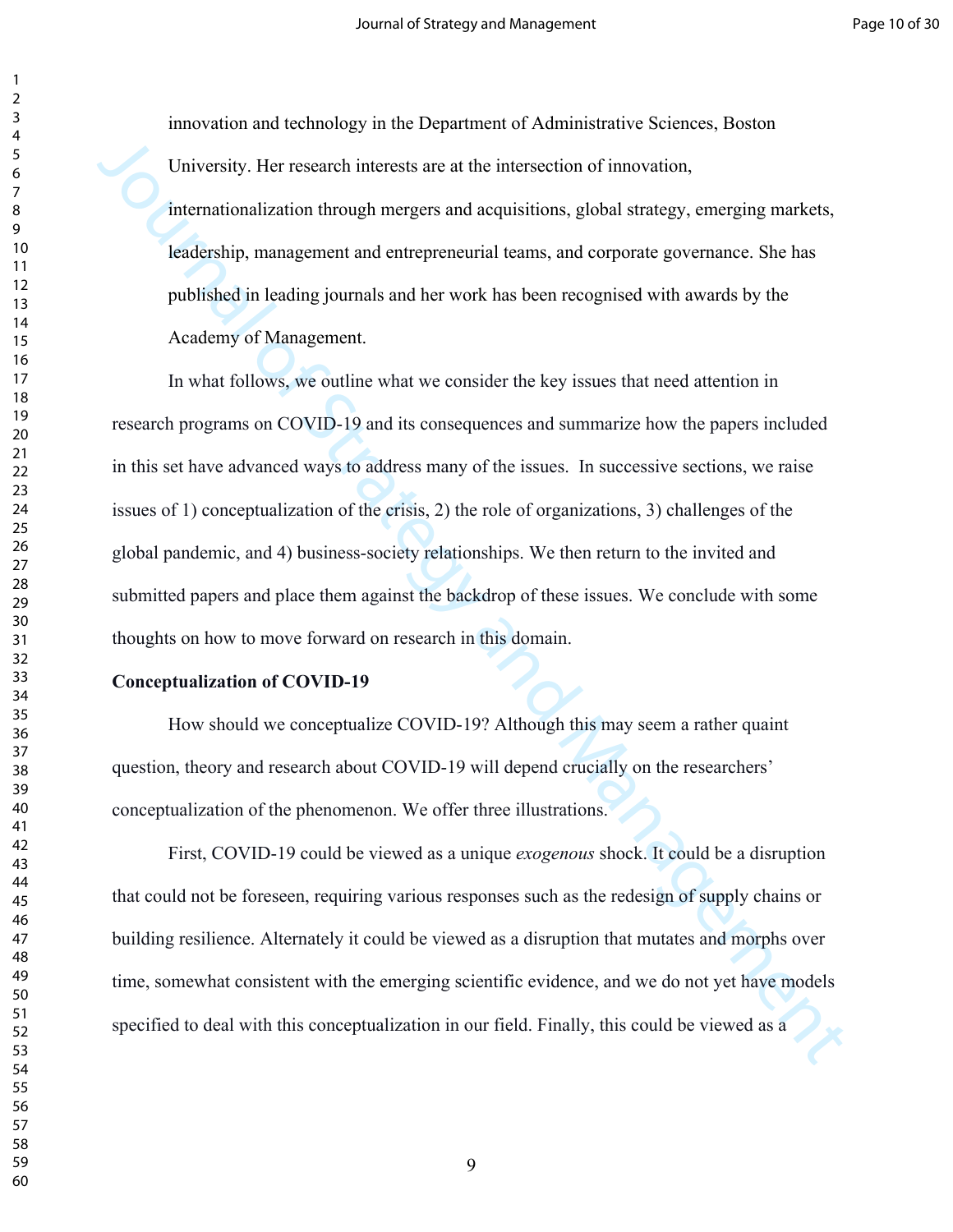member of family of crises, in which case COVID's features that are common to similar crises and those that are unique become the topic of conceptualization.

Second, although the case for viewing COVID-19 as a biological crisis is compelling, there are other relevant options. For example, it could be formulated as a socio-technical phenomenon, which allows inclusion of social and cultural facts into its conceptualization. To quote Gillian Tett,

...To fix the pandemic, you definitely need brilliant medical science. The geniuses who came out and collaborated on the vaccines did an incredible service to humanity. What we learned in the pandemic is that medicine alone doesn't work unless you also

and those that are unique become the topic of conecptualization.<br>
Second, although the case for viewing COVID-19 as a biological crisis is compelling,<br>
there are other relevant options. For example, it could be formulated understand the social and cultural context and the incentives shaping people. (2021) Needless to say, the characteristics of COVID-19 and responses to it that flow from each conceptualization may be different. When viewed as a shock, COVID's detailed descriptions may not be of great import, whereas viewing it as a crisis which shares general features with other crises (e.g., Coombs & Laufer, 2018) may generate organizational adjustments or capability building (e.g., resilience). Viewing it as a scientific problem directs our attention to topics such as innovation and the speed of diagnosis, but a socio-technical conception also alerts us to issues of implementation, as Tett has above argued.

 A third question is about characterizing the COVID-19 case at an appropriate level of analysis, an issue that is well understood among the research community. We could discern at least four levels of analysis: organizational, industry, national, and global. The organizational level, a level (along with industry level) that is arguably the most germane to management scholars and practitioners, may suggest COVID-19 characteristics that are consequential for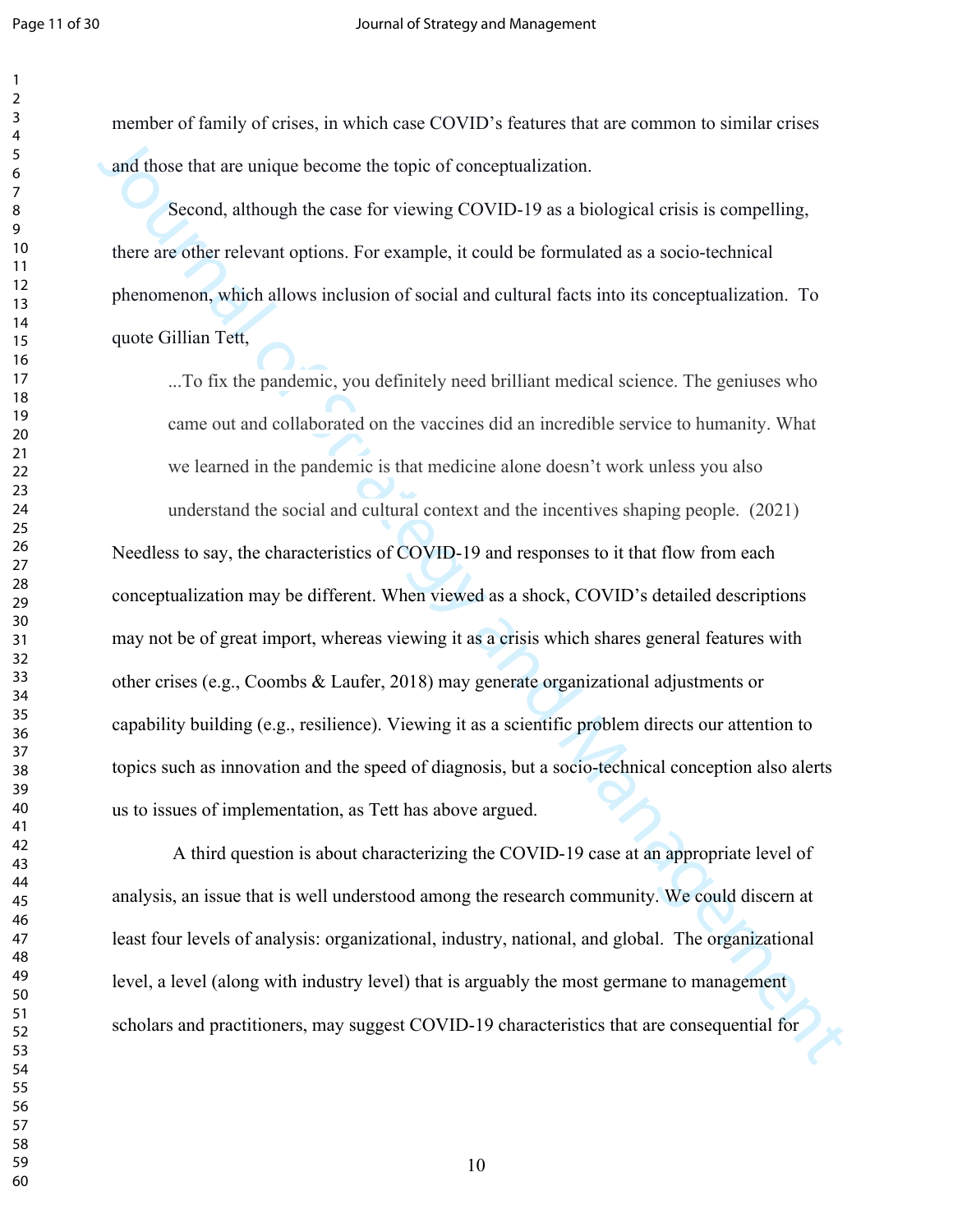organizational strategies (e.g., opportunity vs threat) and structures (e.g., resilience) either from diverse perspectives, e.g., an economic point of view or from a cognitive perspective.

It is not clear at this stage of development of our understanding whether the characteristics of interest remain the same across levels. However, it is plausible that multiple levels of analysis will reveal facets of the virus phenomenon that may enable firms to orchestrate effective responses.

## **The role of organizations**

Although the COVID-19 story is novel, it may be premature to disregard the lessons from history when discussing the role of organizations. This is especially true in the case of Western firms operating with government guidance and incentives developing vaccines, making ventilators, personal protection equipment, and other tools to fight the pandemic. This institutional arrangement is quite reminiscent of that which operated so successfully in the US as "the arsenal of democracy" during World War II.

diverse perspectives, e.g., an economic point of view or from a cognitive perspective.<br>
It is not clear at this stage of development of our understanding whether the<br>
characteristics of interest remain the same across lev Although the US was already providing a large share of the Allies' armaments prior to its own entry into the war, the Japanese bombing of Pearl Harbor took that effort to another level. Following this attack President Roosevelt established the War Production Board by executive order. From this point forward until the end of the war, the US produced approximately 40% of the world's armaments.In contrast, Germany, Japan, and Italy produced only about 30% combined. (United States Bureau of Demobilization, Civilian Production Administration, 1947). The major pathway through which this was accomplished was by switching industrial production from consumer goods to armaments and other items for use by the military. The auto industry was a particularly important actor in this regard. For example, according to the US Defense Department (Vergun, 2020) the auto industry was able to transition its production so completely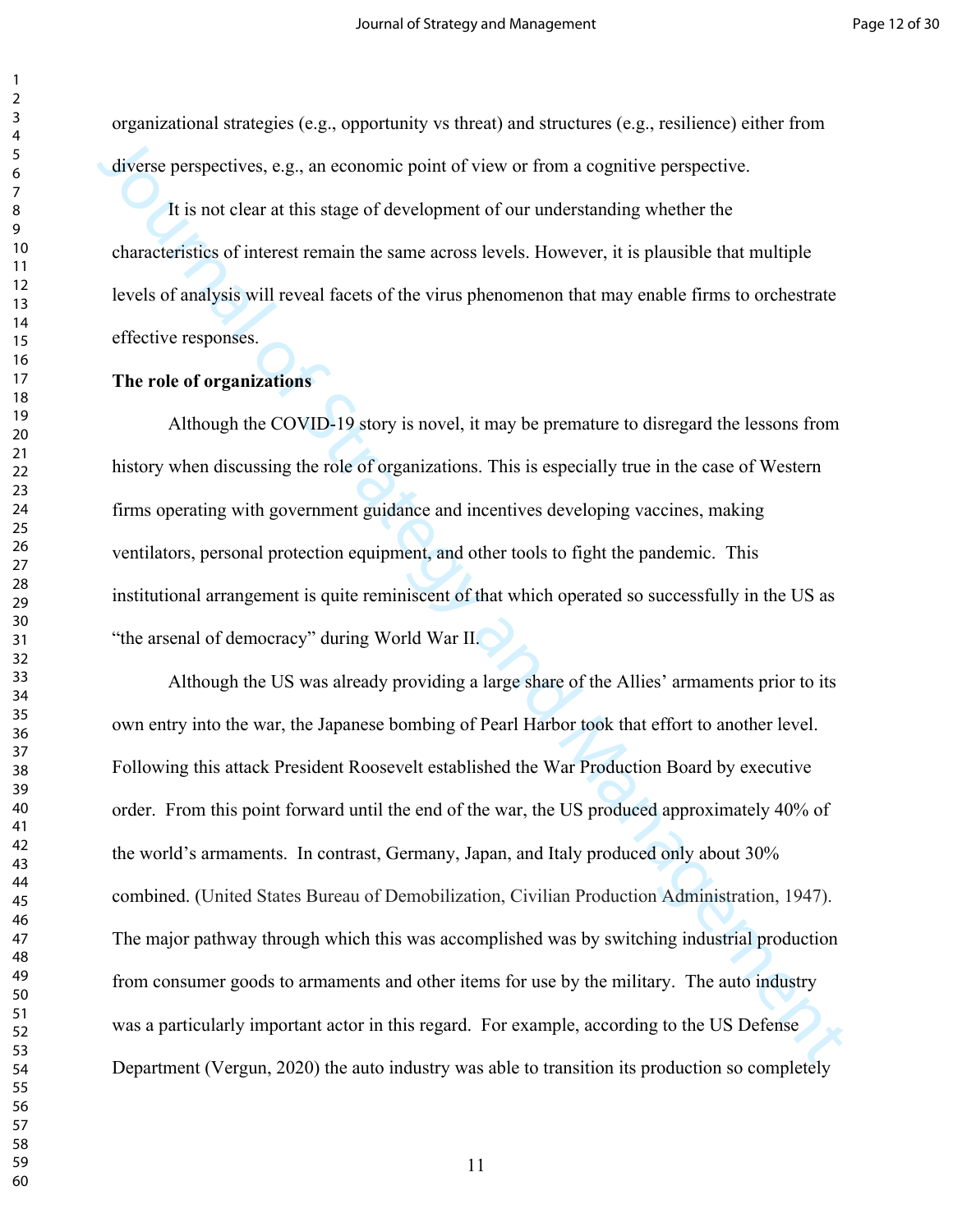that it went from the production of over 3 million civilian vehicles in 1940 to only 139 additional civilian vehicles for the remainder of the war, with the rest of its production going to support the war effort. It is probably too soon to tell if this collaborative business-government approach to addressing the pandemic is as successful as this collaboration in World War II, but history will render a judgement on this.

Whether we adopt historical analogies or qualitative methods to identify ground realities, we expect the pandemic may reveal diverse roles of organizations, not all of which can be subsumed within an overarching framework. To illustrate this diversity, we offer several interconnected vantage points, again without claiming exhaustiveness.

civilian vehicles for the remainder of the war, with the rest of its production going to support the war effort. It is probably too soon to tell if this collaborative business-government approach to addressing the paradem *Boundary question*: The organizational boundary question that has been a major topic of scholarly discussion in strategic management may need to be re-invoked in the case of the COVID-19 crisis. In these discussions, management scholars have benefited from prior developments in transaction cost economics, with its primary focus on buyer seller relationships. However, many organizational actions in this crisis may not conform to the underlying assumptions of the transaction cost economics. The historical analogies form World War II would suggest that, and observable actions undertaken in different countries point to that as well. Indeed, this crisis is filed with 'externalities': what other external entities do may influence the actions of a focal firm and vice versa. On the face of it, although there is a fair amount of theoretical consensus regarding the boundary appropriate for strategy analysis, the issue may need to be re-opened and justified in the COVID-19 context. This is discussed in the article by Camillus et al. in this issue.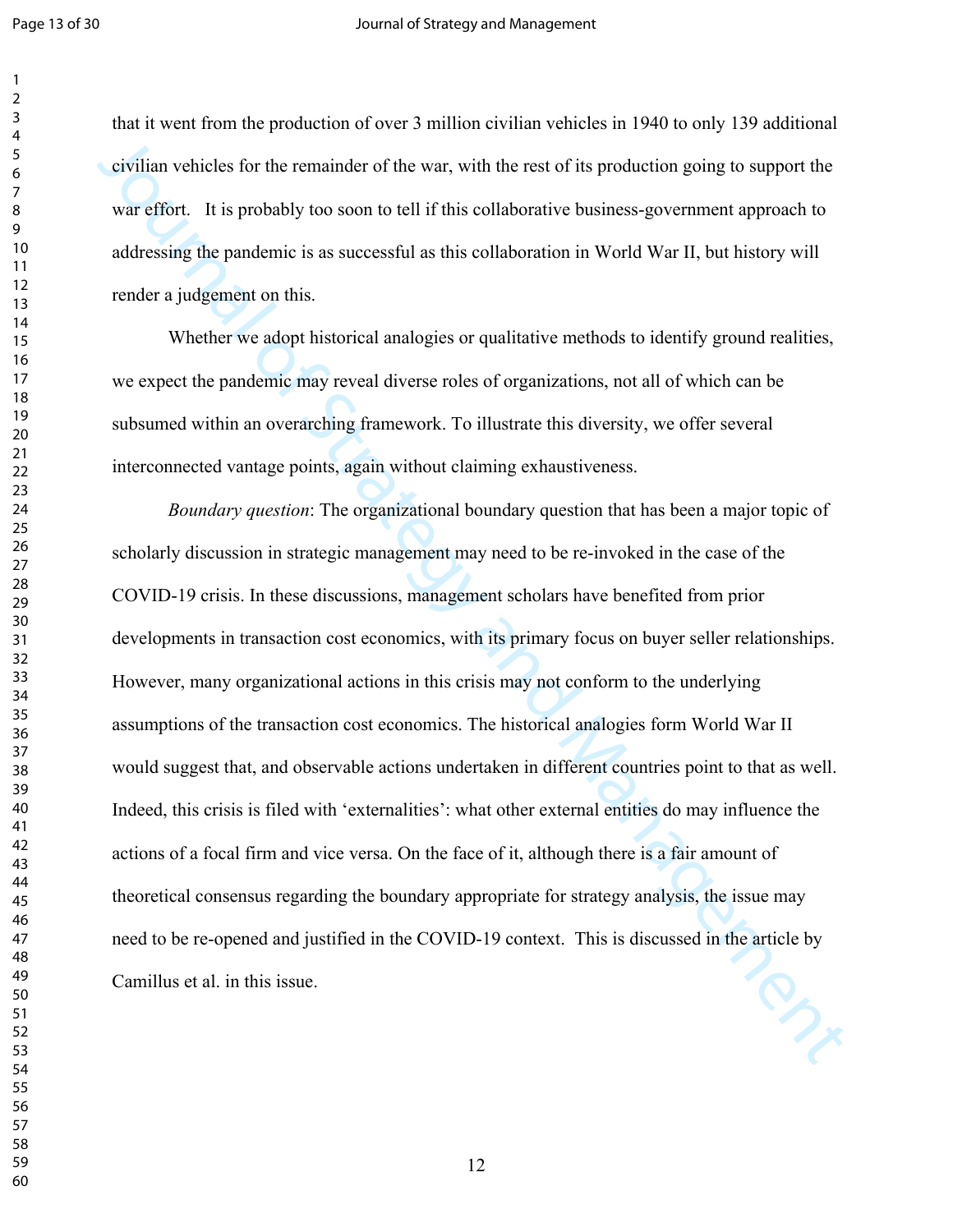*Managerial Issues.* Turning to managerial issues examining how national governments dealt with COVID-19 offers many thought-provoking lessons for managers. We put forth as examples six issues:

dealt with COVID-19 offers many thought-provoking lessons for managers. We put forth as<br>examples six issues:<br>1. Some governments managed the pandemic better than others did. I cardership played an<br>important part in this r 1. Some governments managed the pandemic better than others did. Leadership played an important part in this respect. Broadly, it is alleged that populist leaders such as Trump (United States), Bolsonaro (Brazil) and Johnson (United Kingdom) did not do as well as less strident leaders such as Ardern (New Zealand), Frederiksen (Denmark), and Merkel (Germany). It is surmised that the authoritative and transactional style of populist leaders coupled with reliance on a small group of advisors proved ineffective, while the inclusive, delegative, and transformational style of the second group of leaders proved more effective. We contend that these conjectures equally apply to management teams and in crisis, delegative, plural, and transformational styles of *leadership* are more likely to prove effective.

2. Newspaper reports suggest that leaders that took *decisions more quickly* fared better than those who delayed making decisions. For example, many commentators suggest that delay in lockdowns in March 2020 and September 2020 led to significant additional deaths in England. The decision time window in a crisis is likely to be narrow and missing the window has significant negative implications. The national level experience suggests that management teams that recognize this appreciate the need for decisive action and are likely to fare better. Anecdotal examples suggest that firms pivoting early to a business model that is conducive to short-term survival and long-term resilience and growth have successfully navigated the COVID-19 crisis (Guillén, 2020).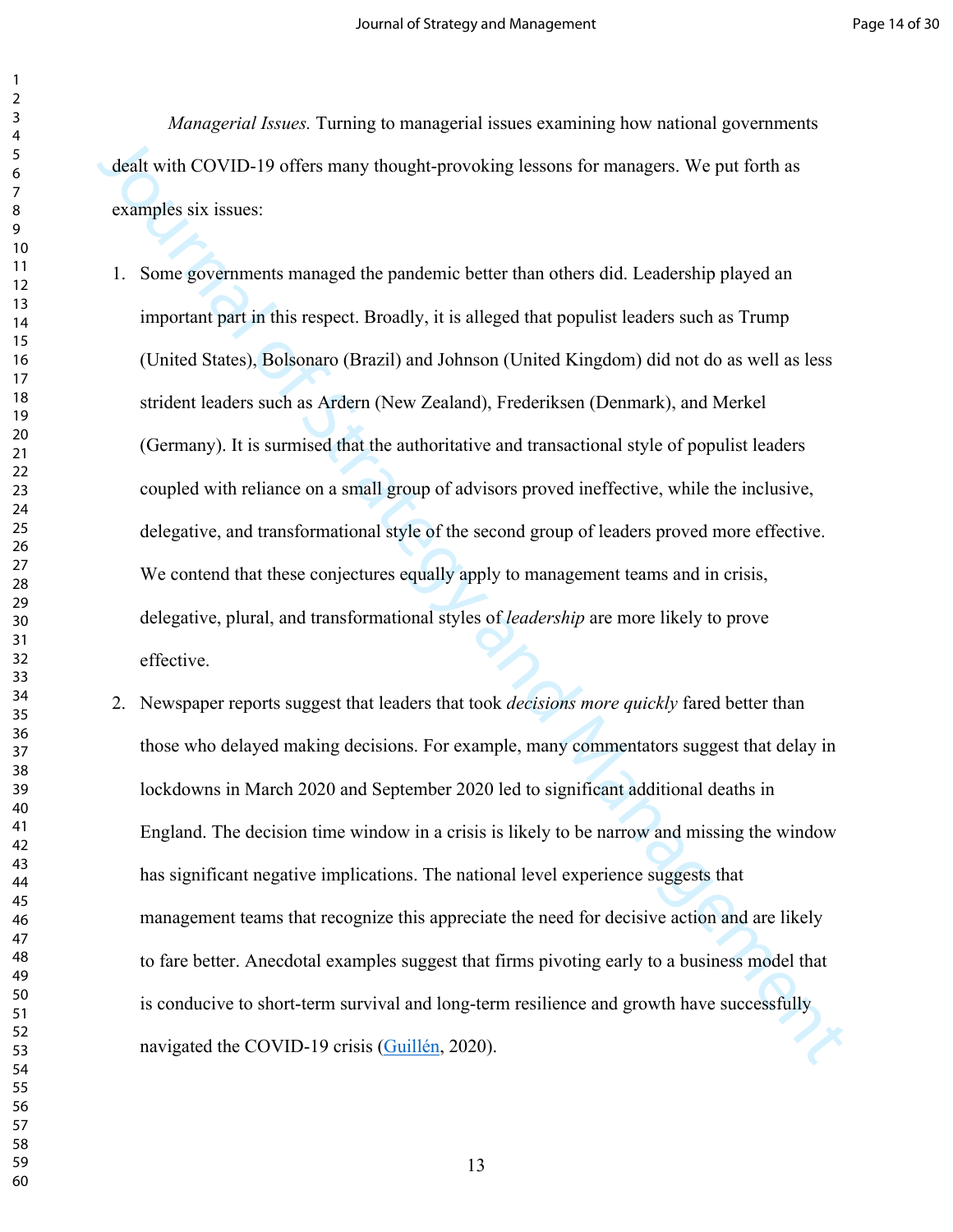National governments throughout the world found it difficult to contain COVID-19 despite<br>the pandemic occupying the number one spot in their risk register. Why? Because their plans<br>were based on identifying risks in advan 3. The COVID-19 crisis highlighted the importance of being *prepared for the unexpected*. National governments throughout the world found it difficult to contain COVID-19 despite the pandemic occupying the number one spot in their risk register. Why? Because their plans were based on identifying risks in advance (i.e., "known-knowns," such as a flu pandemic). However, according to the *Guardian* (2020), these plans lacked flexibility to deal with the unexpected (i.e., known-unknowns such as COVID-19). Plans based on characteristics of known risks meant that many governments struggled to contain COVID-19, resulting in significant loss of life and decline in GDP. When Mike Tyson was asked by a reporter whether he was worried about Evander Holyfield and his fight plan he answered, "Everyone has a plan until they get punched in the mouth." Tyson was echoing an old saying, "no plan survives first contact with the enemy." This suggests that although it is advisable to have a plan, plans should be flexible, and not solely be based on the characteristics of risk.<sup>i</sup> Translating this to the operations of an organization points to the need for agility. An agile operation has minimal dependence on the characteristics of risk, and disruption is minimal. Technology such as 3D printing offers both agility and flexibility.

4. *Transparency*. Would COVID-19 have caused as much havoc if the world had been alerted to its existence earlier? Lack of transparency by the Chinese government is cited as one reason for delayed responses. But how many countries had surveillance teams dedicated to scanning the horizon for viruses? We suspect the answer is none. The UK government set up a surveillance team following the SARS outbreak, but they abandoned it after several years when no threats were discovered. Had the surveillance team been in place, the UK government likely would have been in a better position to deal with the pandemic. This lesson suggests that it is wise for management teams to consider investing in horizon or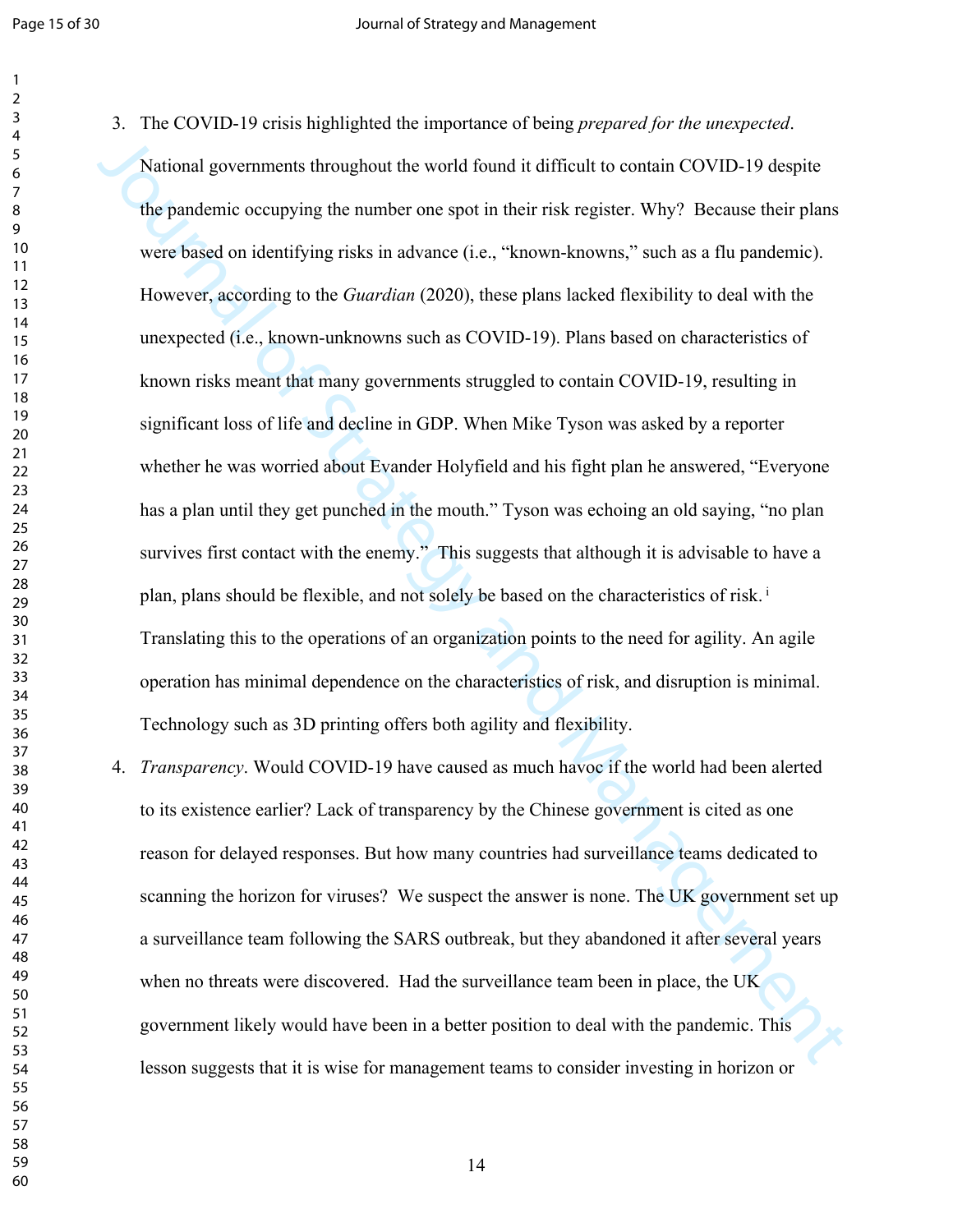environmental scanning capacity offering them better opportunity to deal with "knownunknowns".

- 5. *Development speed*. A key reason for the development of COVID-19 vaccines in record time was collaboration between knowledge centers, pharmaceutical firms, and governments. The UK government made significant investment in vaccine development and brokered a partnership between Oxford University and Astra Zeneca. The lesson here for any management team is the importance of developing and maintaining strategic alliances.
- 3. Development speecd. A key reason for the development of COVID-19 vaccines in record time<br>vas collaboration between knowledge centers, pharmaceutical firms, and governments. The<br>IIK government made significant investmen *6. External, non-economic factors*. Vaccine nationalism, threats to supplies, and a transactional approach to vaccine procurement by the European Commission caused supply difficulties in the European Union. On the other hand, appointing a vaccine task force and adopting a partnership approach to vaccine development enabled the UK to roll out its vaccine programme quicker and more effectively. The experience suggests that supply chains based on partnerships are more effective and resilient than supply chains based on price and transactional relationships.

In addition to the general managerial challenges, we have also witnessed unique challenges in organizing for the global challenges created by the pandemic.

#### **Issues related to organizing for global challenges**

Amidst the multitude of issues related to organizing for global challenges, we isolated four that have been touched upon in the papers. These are: challenges of 'global organization,' persistence of alliances, diversity of values, and unpredictability of externalities.

*Challenges of 'global organization*.' During the past year, organizations such as the World Health Organization (WHO) have occupied the center stage of attention, as central actors during the progression of the pandemic. We term them 'global organizations,' to distinguish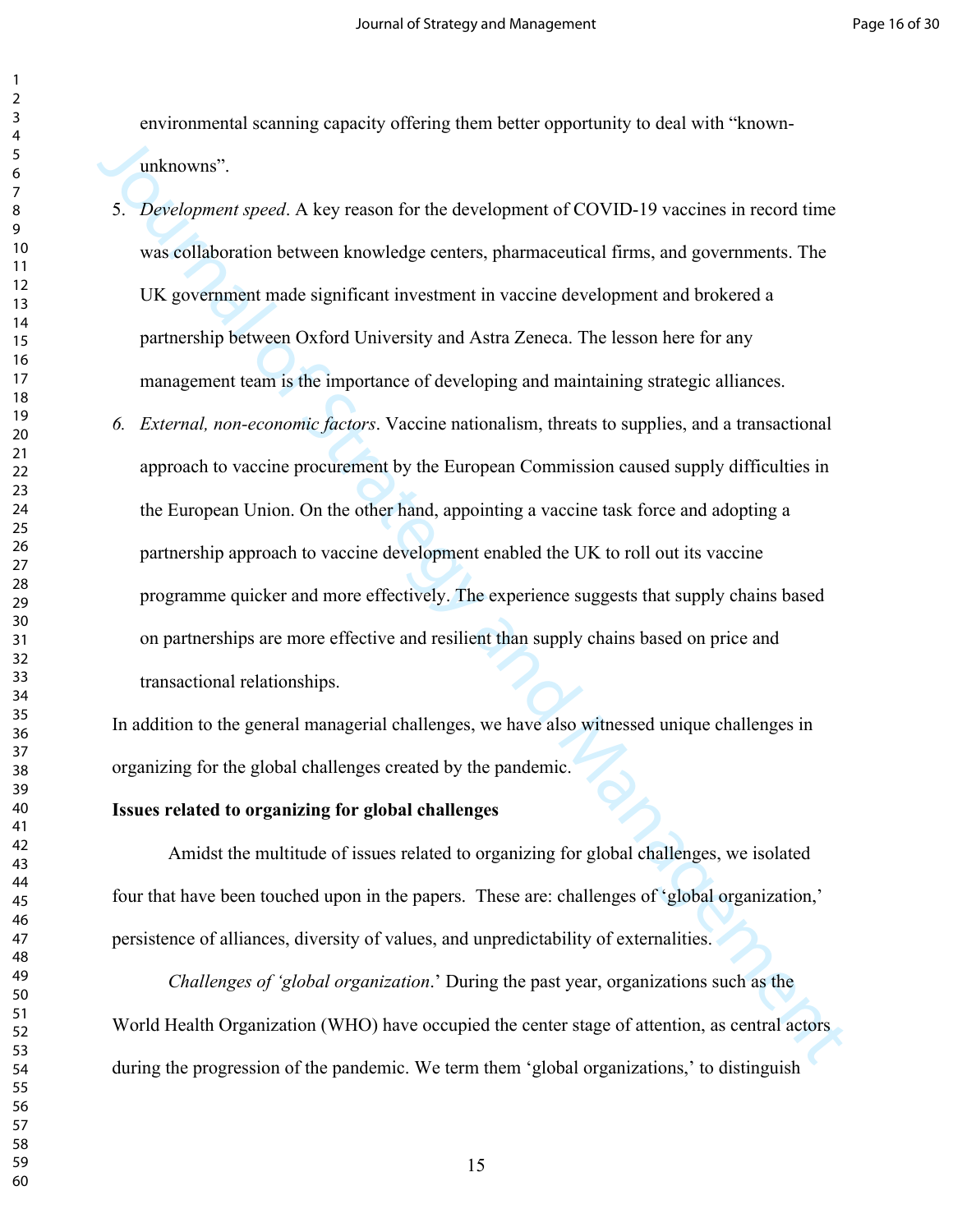#### Page 17 of 30 Journal of Strategy and Management

them from MNCs and international firms. These organizations are funded by a number of countries and are not profit driven. They thus deal with overlapping and conflicting stakeholders. Perhaps they serve as a primary scanning mechanism for the world at large (e.g., WHO for health-related issues in the case of COVID-19), and their own legitimacy – e.g., trustworthiness of the data they provide-- may well be a singular coin for influencing decisions and public opinion. It is quite likely that global organizations may play crucial roles in other pandemics as well. Yet from an organizational and strategic point of view, they have received limited theoretical and empirical attention in our fields.

countries and are not profit driven. They thus deal with overlapping and conflicting statesholders.<br>
Perhaps they serve as a primary seanning mechanism for the world at large (e.g., WHO for<br>
heuth-related issues in the ca *Persistence of alliances.* The speed of response we have witnessed-- both in terms of isolating the causes of the pandemic and finding a vaccine for it – is partly the result of some major alliances. For example, the upstream venture between Astra Zeneca and Oxford was financed by the British government and the downstream Johnson  $\&$  Johnson – Merck manufacturing venture for the J&J vaccine was assisted by the Trump and Biden administrations. Thus, these alliances involved actors with motives other than profit. Although we have had a sizeable literature on strategic alliances, the behavior of these complex multi-party alliances may not be fully explained by them. This may also require organizations to learn new skill sets because complex alliances may well turn out to be a characteristic of effective responses to pandemics.

*Diversity of values*. In global pandemics, organizations will have to address the expectations of stakeholders with very diverse values, some of which may conflict with each other. For example, in the case of COVID-19, the effectiveness of vaccine delivery may stop at the borders of calls for equity. This diversity of values is likely to make intense conflict the 'new normal,' and executives are likely to be called upon, individually or in teams, to navigate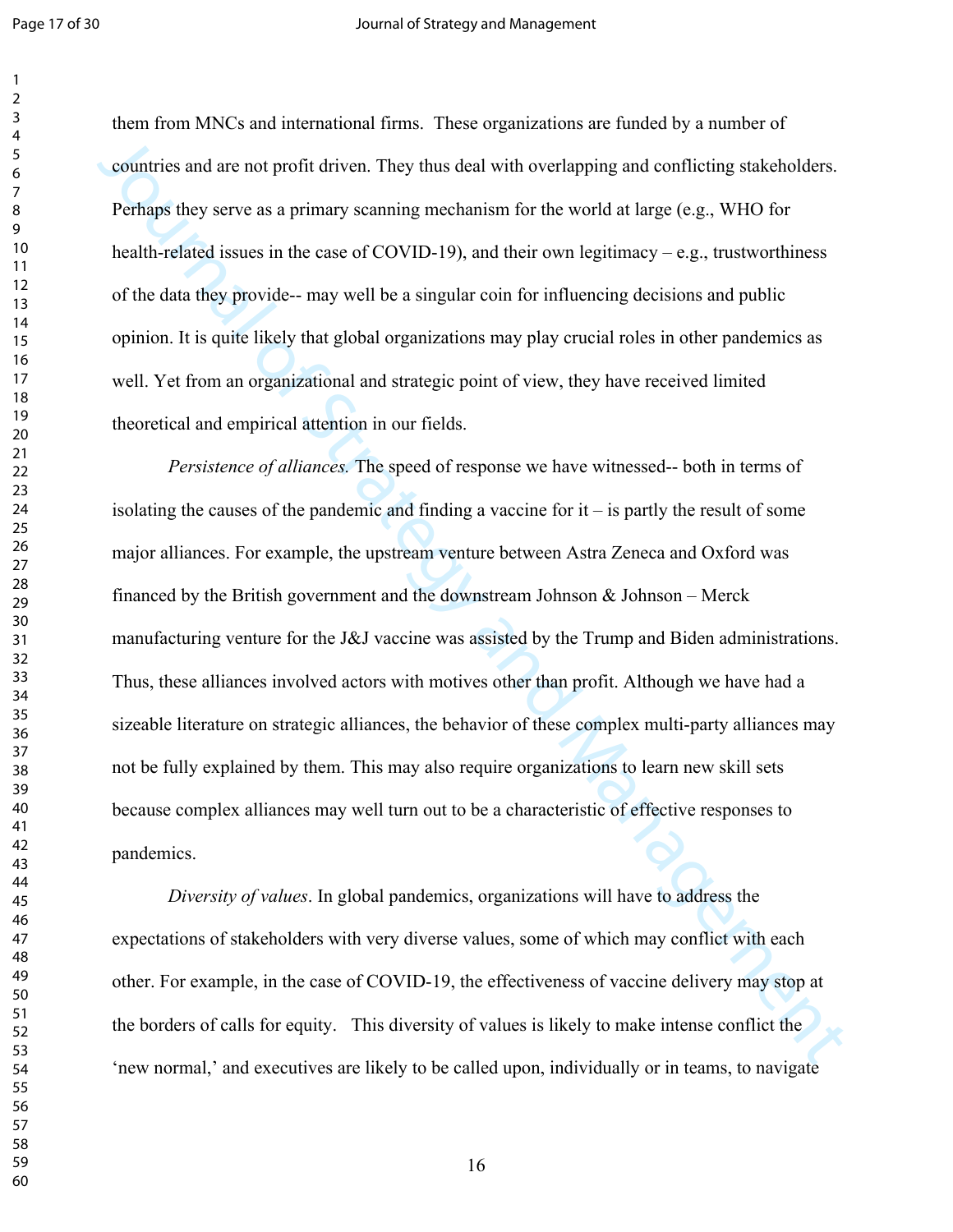through some very delicate situations. Whether traditional approaches such as "sequential attention to goals" will work under these circumstances is itself a moot question.

attention to goals" will work under these circumstances is itself a moot question.<br> *Unpredictability of externalities*. The concept of externalities that has had high utility in<br>
many strategie analyses hinged upon a clea *Unpredictability of externalities*. The concept of externalities that has had high utility in many strategic analyses hinged upon a clear separation of organization from its environment, an idea that may not be particularly relevant for analyzing global challenges. As Camillus et al. implied in this issue, the answer to the boundary question proposed by transaction cost theorists has dubious value in these settings. An extension of their argument is in the realm of externalities. One strategy that has been particularly observable in financial markets is to ignore externalities; this may not be an option in global challenges. Indeed, externalities may not be easily predictable, thereby enhancing the ambiguity of choice in many of the global challenges.

Taken together, the four challenges may require a paradigm shift in our thinking about organizing for global issues. New organizational forms, absence of available theoretical frameworks, a milieu of intense conflict and ambiguity are likely to stretch our theoretical capabilities. But herein may lie a vast theoretical adventure filled with both dead ends and grand successes.

#### **Business and Society Relationship**

There can be no doubt that the COVID-19 pandemic has had dramatic impacts upon business-society relationships and has posed great challenges for the successful operation of private firms worldwide. The papers in this special issue provide a generally favorable assessment of the responses of private companies to these challenges and we, as the editors, agree with this view. Archie Carroll, in his paper in this special issue, does an excellent job in describing the breadth and depth of changes in business-society relationships that the COVID-19 pandemic has brought about, focusing on employees, customers, and communities. The reader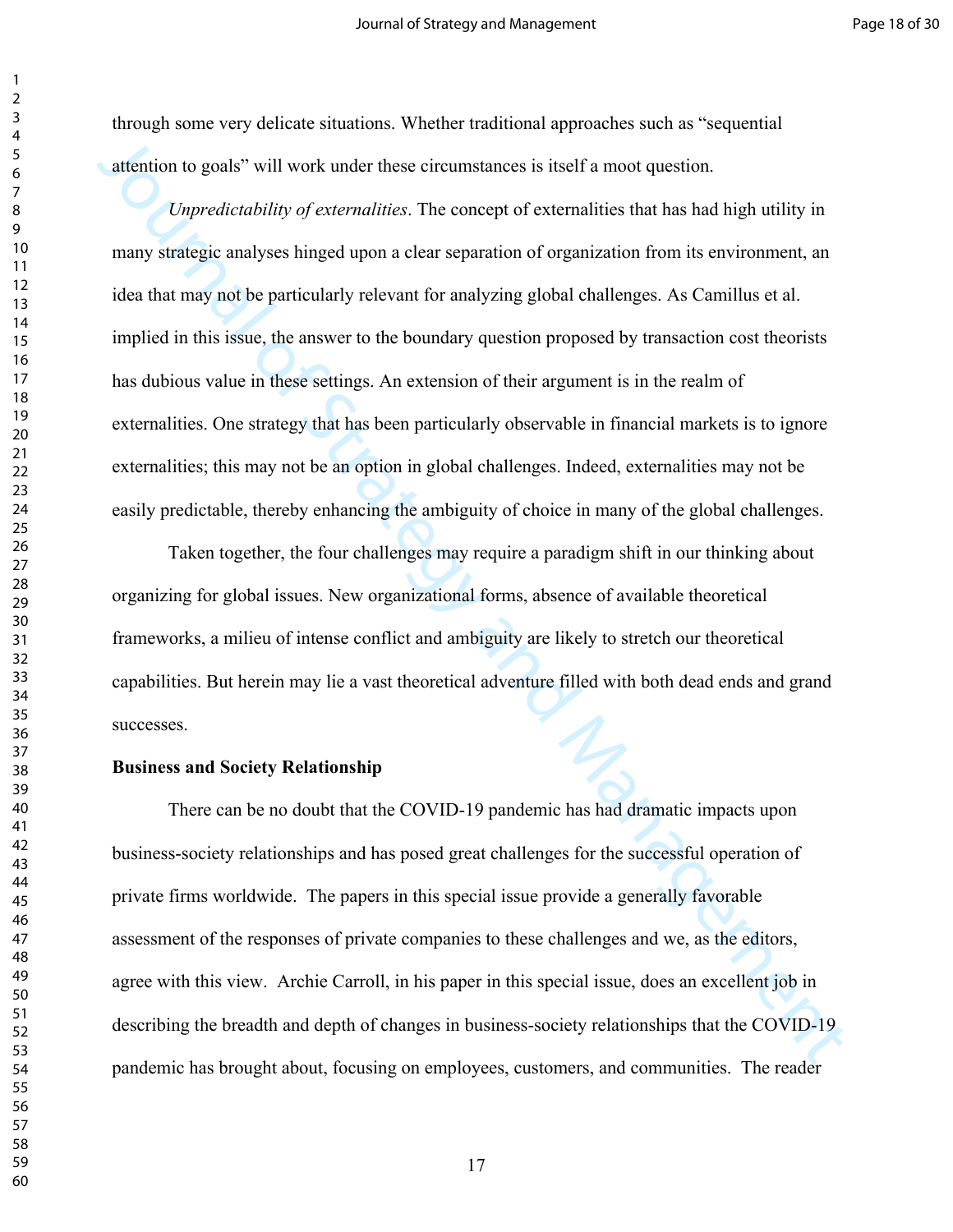should refer to that article for a discussion of these changes; here we will consider some of the underlying causes and implications of these changes.

underlying causes and implications of these changes.<br>
For a variety of reasons private firms were thrust onto the fond line in the fight against<br>
COVID-19. In most cauntries, it was private firms that had the means to deve For a variety of reasons private firms were thrust onto the front line in the fight against COVID-19. In most countries, it was private firms that had the means to develop, produce, and distribute vaccines, personal protection equipment (PPE), and other medical supplies necessary to fight the disease directly. In addition, organizations involved with the supply of food, personal hygiene products, and myriad other basic necessities and services were suddenly viewed as important contributors to the fight against COVID-19, and their employees were often viewed as "essential workers". Moreover, the politicization of COVID-19 in many countries and the corresponding efforts to fight the pandemic have further highlighted the role of private organizations in the COVID-19 battle. The United States provides an excellent example both of this politicization as well as how this has forced organizations to take a larger role in fighting the pandemic than many would have expected.

Efforts by the Trump administration in the United States to downplay the seriousness of the pandemic and the necessity for individuals to undertake medically advised countermeasures such as wearing of masks and social distancing led to a new front in the culture wars that have been raging in the US for decades. The fault lines in this divide were roughly along the same lines as the debate over climate change discussed in the Grant and Wunder article in this issue, with liberal Democrats more likely to believe and follow the medical and scientific advice and conservative Republicans less likely to do so. Adding to the controversy was the skepticism in some quarters about the safety and effectiveness of the COVID-19 vaccines that were developed in record time.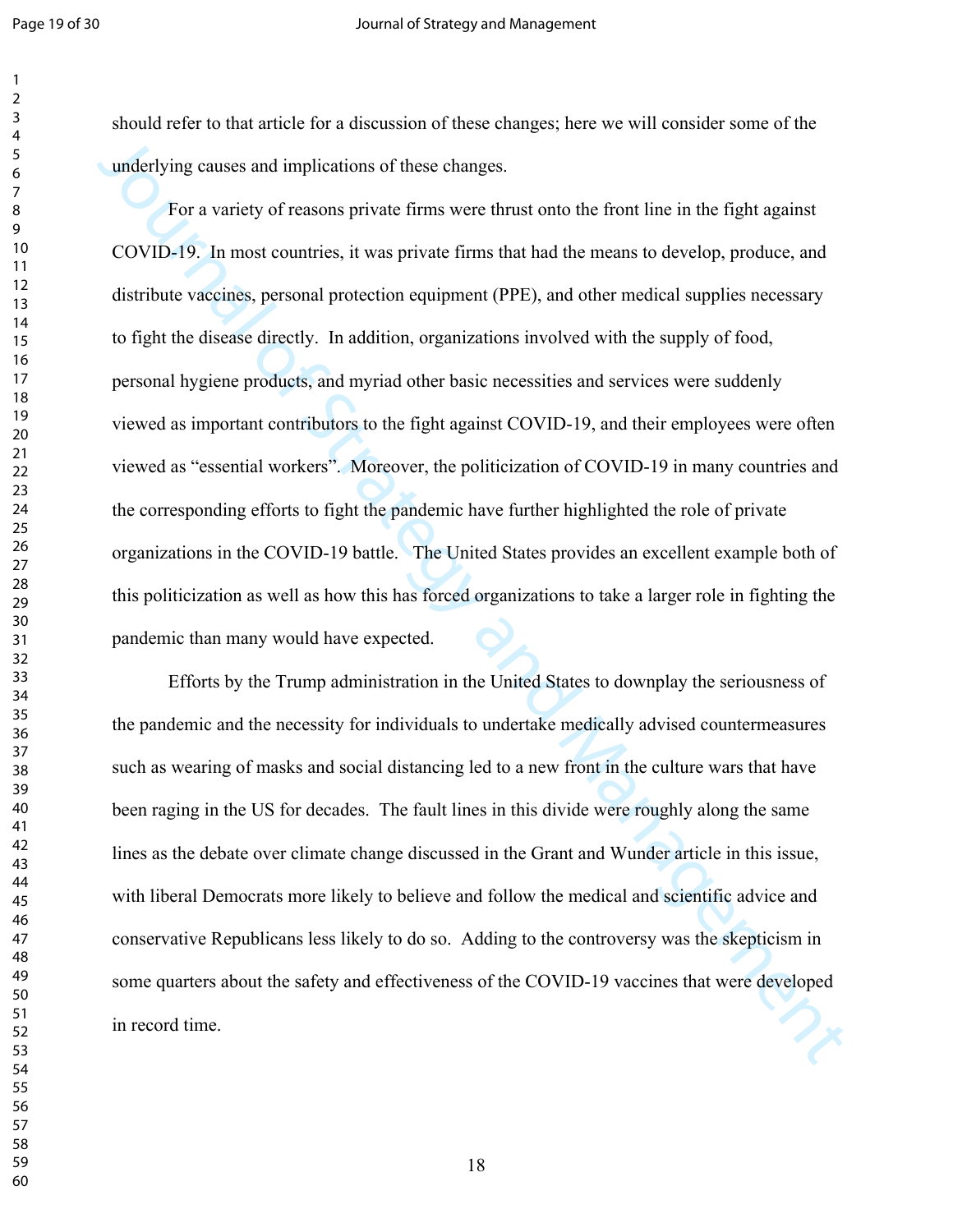The patchwork of regulations in the US at the federal, state, and local levels left many individuals frequently puzzled over what the pertinent regulations were with respect to a range of issues such as mask usage, social distancing, and vaccinations requirements. Thus, in many cases private businesses have been better positioned than other institutions to both clarify and enforce the relevant regulations pertaining to these matters. In addition to following and enforcing government-mandated regulations many of these organizations imposed their own safety and health rules for employees, customers, suppliers, and others. Referring to Carroll's four-part model of corporate social responsibility, one can easily provide economic, legal, ethical, and philanthropic rationales for corporations undertaking such measures. And it seems very likely that in so doing these organizations are promoting their own interests at the same time they are promoting the interests of their various stakeholders and society as a whole.

individuals frequently puzzled over what the pertinent regulations were with respect to a range of<br>issues such as mask usage, social distancing, and vaccinations requirements. Thus, in many cases<br>private businesses have be It is interesting to note that on the surface the pandemic response implications of the Carroll model of CSR do not greatly differ from the implications of Milton Friedman's more traditional view (1970) that the only social responsibility of business is to "increase its profits within the rules of the game." However, in practical terms the differences would be more substantial. Friedman would agree with Carroll's view of taking the interests of consumers, employees, the community, and other stakeholders into account as long as there was an economic incentive or legal requirement to do so. But he would be less likely to acknowledge the economic benefits to the firm of many CSR activities, and he would also likely protest the interference in the free market of many legally-motivated CSR efforts. In addition, Carroll explicitly acknowledges the validity of ethical motivations for CSR responses to the pandemic that go beyond economic or legal motivations. In contrast Friedman in much of his writings about CSR (Friedman, 1970; Friedman and Friedman, 1962; McClaughry, 1972) seems to equate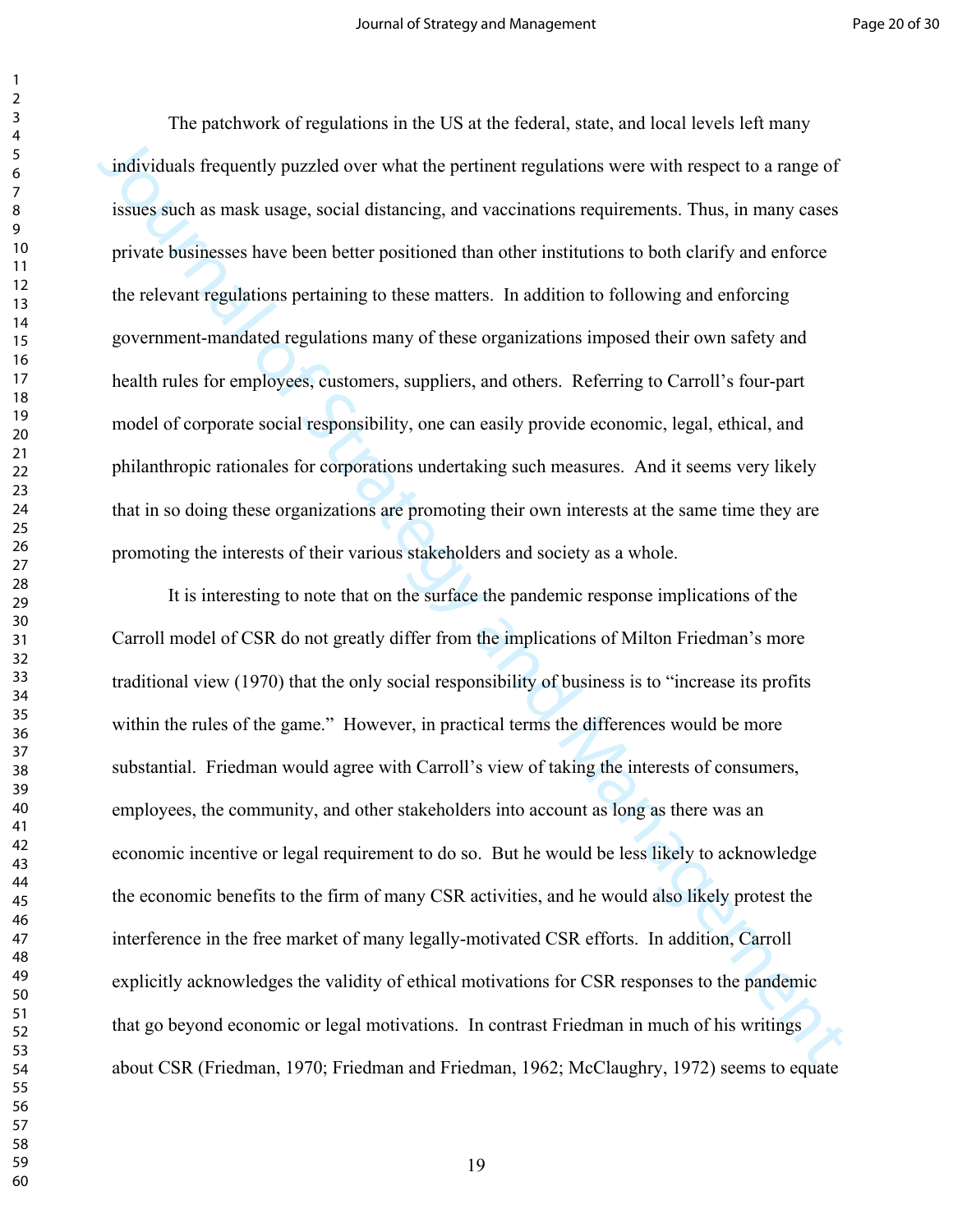legality with ethics even though at one point in his 1970 article admonishes firms to follow "ethical custom".

"ethical enstom".<br>
It is important to note that in many cases private firms were thrust into the middle of the<br>
culture wirs noted above and forced to provide leadership in combatting the paralemic that<br>
politicians and g It is important to note that in many cases private firms were thrust into the middle of the culture wars noted above and forced to provide leadership in combatting the pandemic that politicians and government leaders were not providing due to political considerations. In addition, front-line employees in such establishments as airlines, restaurants, grocery stores, and other retail establishments have found themselves in occasionally violent confrontations with customers who have refused to follow the prescribed guidelines. Violent confrontations over the use of personal protective equipment have also been seen in other countries, but these are less common in Asian countries where the wearing of masks to safeguard against illnesses less serious than COVID-19 is common.

It is still too early to tell how many of the measures undertaken by businesses in response to COVID-19 will just be temporary adjustments to the pandemic and how many will mark permanent adjustments in how we work and do business. However, it seems very unlikely that work practices will revert completely back to pre-pandemic conditions, and a new normal will emerge.

#### **An Overview of the Papers**

In their paper titled, "Strategy in the Time of Pandemics, Climate Change, and the Kurzweil Singularity," Camillus, Ramanadhan, and Ganapathy argue that disruptions caused by pandemics, climate change, and the Kurzweil Singularity *(*an anticipated point at which artificial intelligence of machines surpasses the intelligence of humans) are different in both kind and degree from industry disruptions, and offer a possible typology of disruptions. They caution that in the case of pandemics such as the ongoing COVID-19 crisis, climate change, and the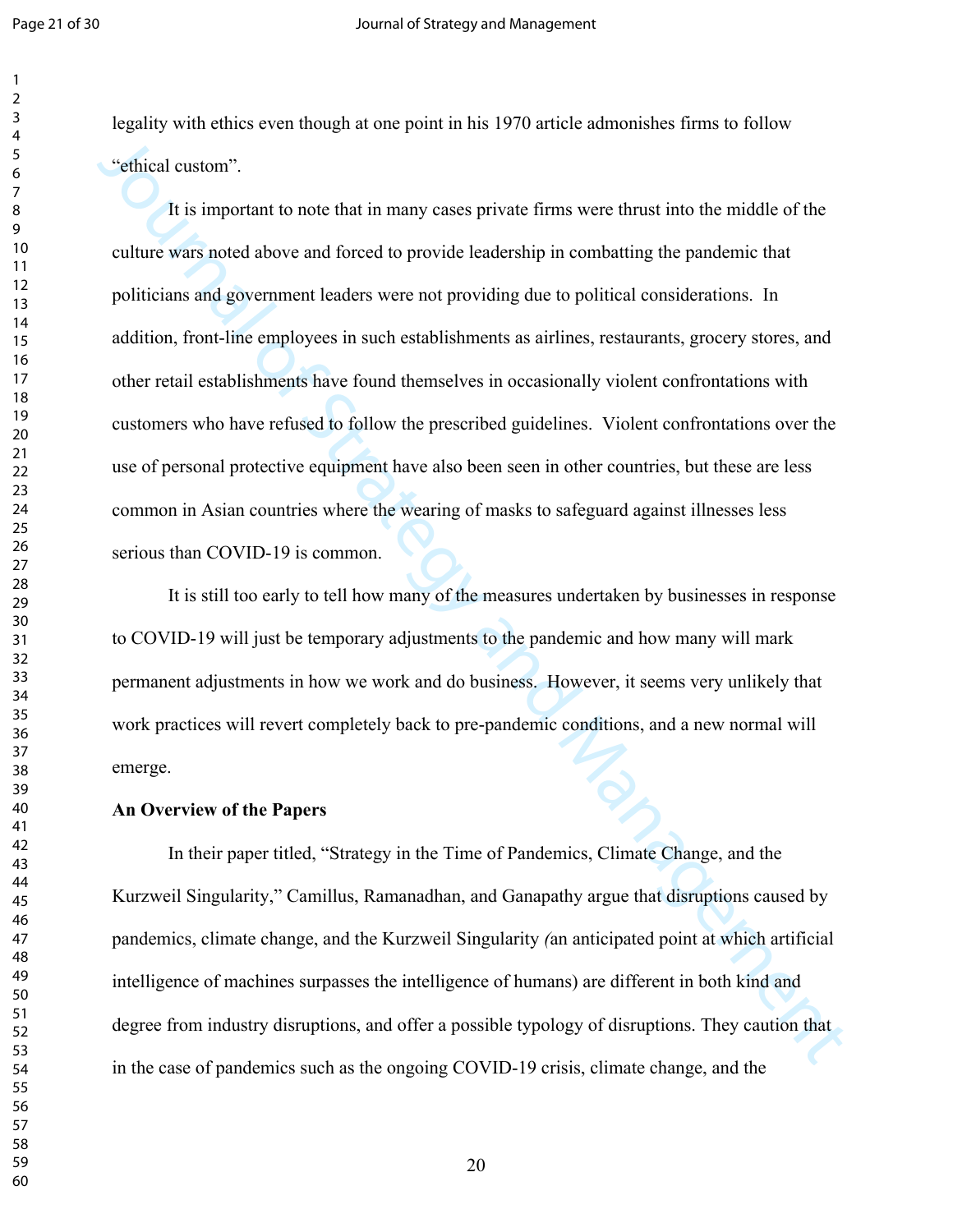will happen in the near future, within the next two decades. well within the career span of eurrent middle- and senior-level managers. According to the authors, these societal distuptions have hitle if any precedent; their Kurzweil Singularity, future societal disruptions are inevitable, and multiple societal disruptions will happen in the near future, within the next two decades, well within the career span of current middle- and senior-level managers. According to the authors, these societal disruptions have little if any precedent; their causes are interrelated and difficult to disentangle; there are multiple stakeholders, with different and possibly conflicting priorities; there is no evident or obviously "right" response; and the perception and understanding of the disruption is influenced by the experience and distinctive/strategic competencies of the observer. They further reason that employing the economists' transaction cost approach (Williamson, 1981) to defining boundaries cannot readily be applied in the context of nascent markets that are in flux, and to define the organization in terms of its pre-disruption strategy is probably an exercise in futility. For these authors, firms will need to have the will and ability to enter and succeed in what has been colloquially referred as the "suicide corner," (i.e., where a given firm is entering a new business that requires new competencies) and when seeking to craft the harmony that strategy endeavors to create between the organization and its environment, the organization's identity is perhaps the most meaningful and practical way to define it. Building on the metaphor of "wicked problems," these authors advance smart power, supported by analytical, feedforward techniques and modular organizational designs as a foundation for designing and implementing strategies and strategic management systems. The authors support their claims by field research conducted by the Business of Humanity® (BoH) Project (www.boh.pitt.edu) at the Tuver Health and Wellness Center (THWC), located in a "tribal" community in a rural part of the state of Gujarat in India.

Grant and Wunder consider the similarities and differences in the threats presented by the COVID-19 pandemic and those associated with climate change as well as the similarities and differences in the organizational and political responses to these crises. Given the greater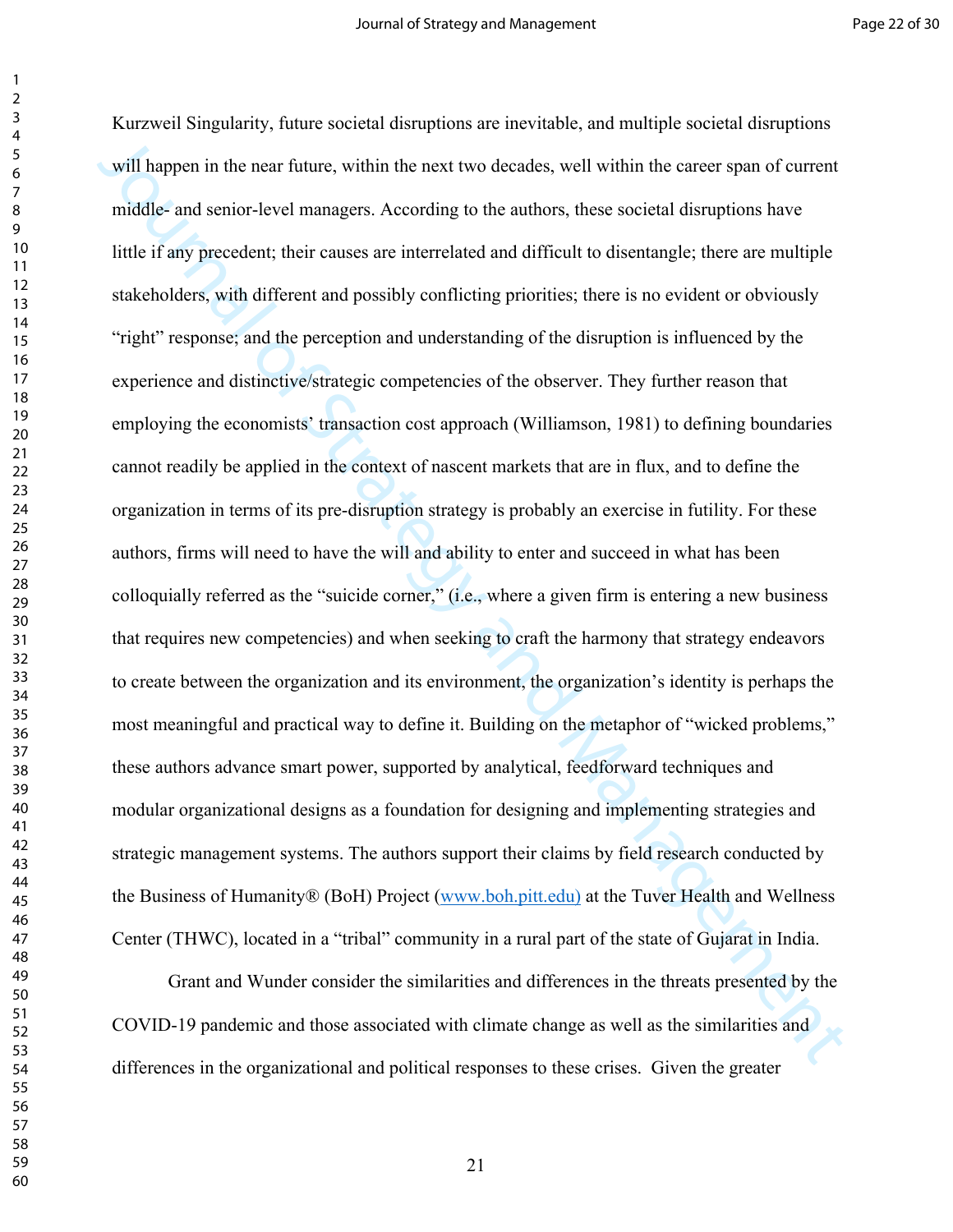#### Page 23 of 30 Journal of Strategy and Management

downside risk from climate change, they note that the current crisis provides a significant opportunity for organizations and societies to learn how to deal more effectively with the challenges of climate change. In particular, they point out that one important lesson of the COVID-19 pandemic is the need for transnational cooperation across borders and cross-sectoral collaboration within countries.

opportunity for organizations and societies to learn how to deal more effectively with the<br>challenges of climate change. In particular, they point out that one important lesson of the<br>COVID-19 pandermic is the meed for tra Utilizing his four-part model of corporate social responsibility, Carroll analyzes the economic, legal, ethical, and philanthropic impacts of COVID-19, and he details those impacts on various stakeholders of the firm. Along with the challenges posed by the COVID-19 pandemic, Carroll sees an opportunity for firms to reorient and reenergize their commitment to corporate social responsibility at this time. In doing so, he specifically recommends that corporations provide greater opportunities for stakeholder input on the operationalization of CSR through stakeholder engagement procedures. In addition, Carroll is optimistic that authentic CSR Exemplar firms will make responses to COVID-19 central to their CSR strategies in the coming years and that other more mainstream companies will likely follow suit.

Lorange combines practical experience of establishing a number of successful businesses with an academic career that includes turning around and making IMD Business School a leading international business school and publishing in top journals to consider the impact of COVID-19. He argues that two competing forces will shape the degree of change – libertarian tendency and the institution shaped by COVID-19. He argues that ascendancy of libertarian tendency will return us to more or less the status quo, but ascendency of institutions will result in more fundamental and long-lasting permanent change. Lorange's view mirrors the newspapers' reports hinting at divisions between some of UK's members of the parliament and the conservative government in terms of degree and extent of intervention and in the USA between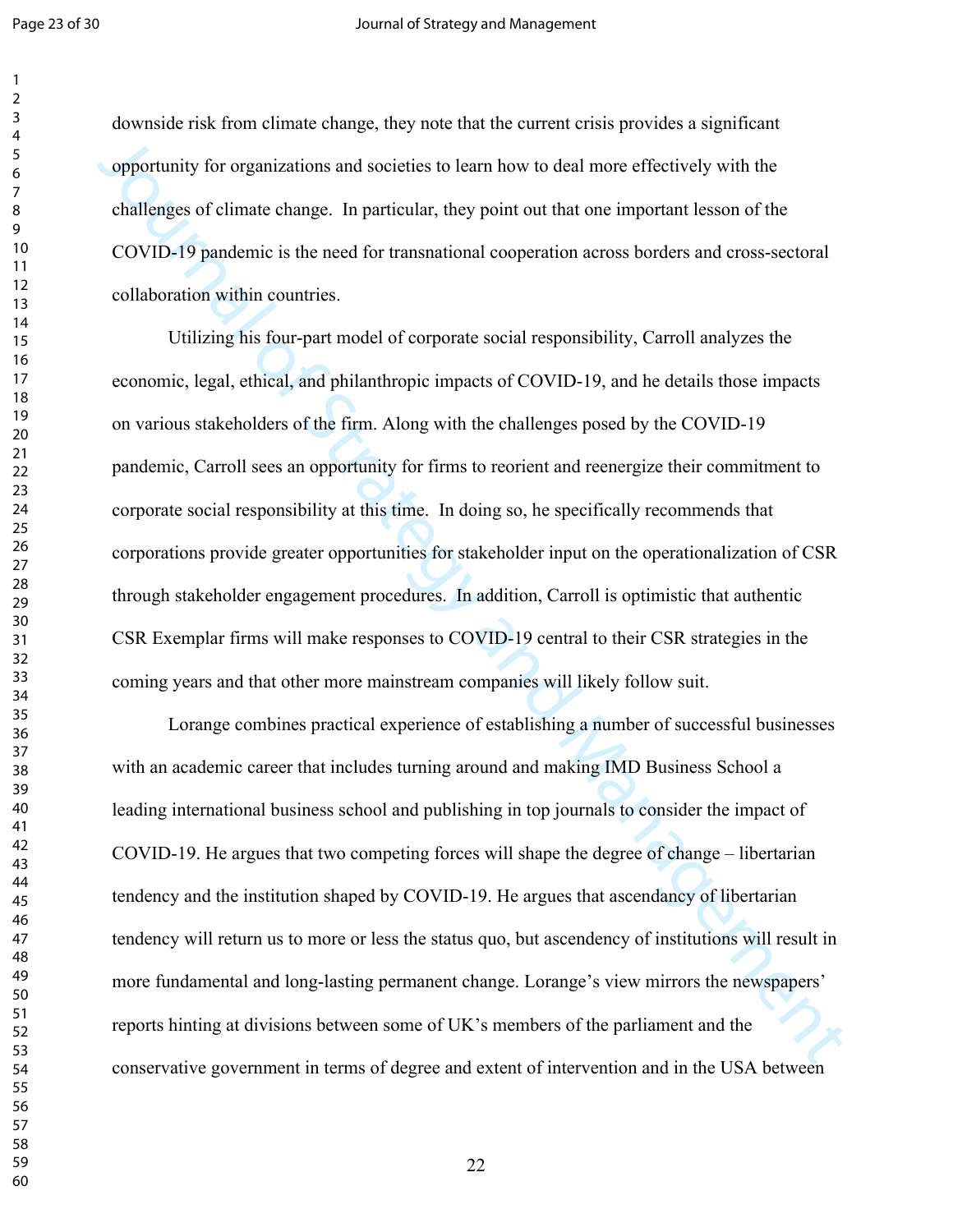the Republican and Democratic parties. He also argues that COVID-19 has quickened the pace of strategic change. Some of these changes are likely to be temporary whilst others will be permanent. Lorange argues that some of the strategic shifts would have occurred irrespective of COVID-19. Overall, the article offers insights to both academics and practitioners. In academic term, it offers interesting lines of research, for example, the relationship between the type of strategic shift (temporary or permanent) change and managerial cognition and structure. In terms of practitioners, it codifies the type of change and the potential flow through.

of strategic change. Some of these changes are tikely to be temporary whilst others will be permanent. Lorange arguess that some of the strategic shifts would have occurred irrespective of COVID-19. Overall, the urticle of Leadership plays a critical role in enabling firms to navigate the turbulence caused by COVID-19. Moreover, understandably there are few empirical studies examining organizations' responses to COVID-19. Parker's paper adopts a revelatory case perspective examining the relationship between leadership and effectiveness of a critical international supply chain. The case study firm is located in the Middle East, a situational context that, despite its importance, receives little attention. The case study clearly demonstrates the impact of leadership and strategic partnership that mirrors the impact of leadership at the national level and the importance of partnerships discussed previously. The paper not only contributes to our nascent understanding of the type of leadership and strategies that lead to the successful navigation of a sudden and unexpected crisis but also offer practical insights particularly demonstrating the value of digital supply chains, humanitarian leadership, and innovation in successfully mitigating unexpected crises.

A comparison of the five essays is presented in Table 1. As can be seen from the table, the authors have approached the topic from *diverse* vantage points, from that of global organizations to business and society relationships, and finally to individual firms. They have been careful not to offer simplistic solutions—either theoretical or empirical—to the evolving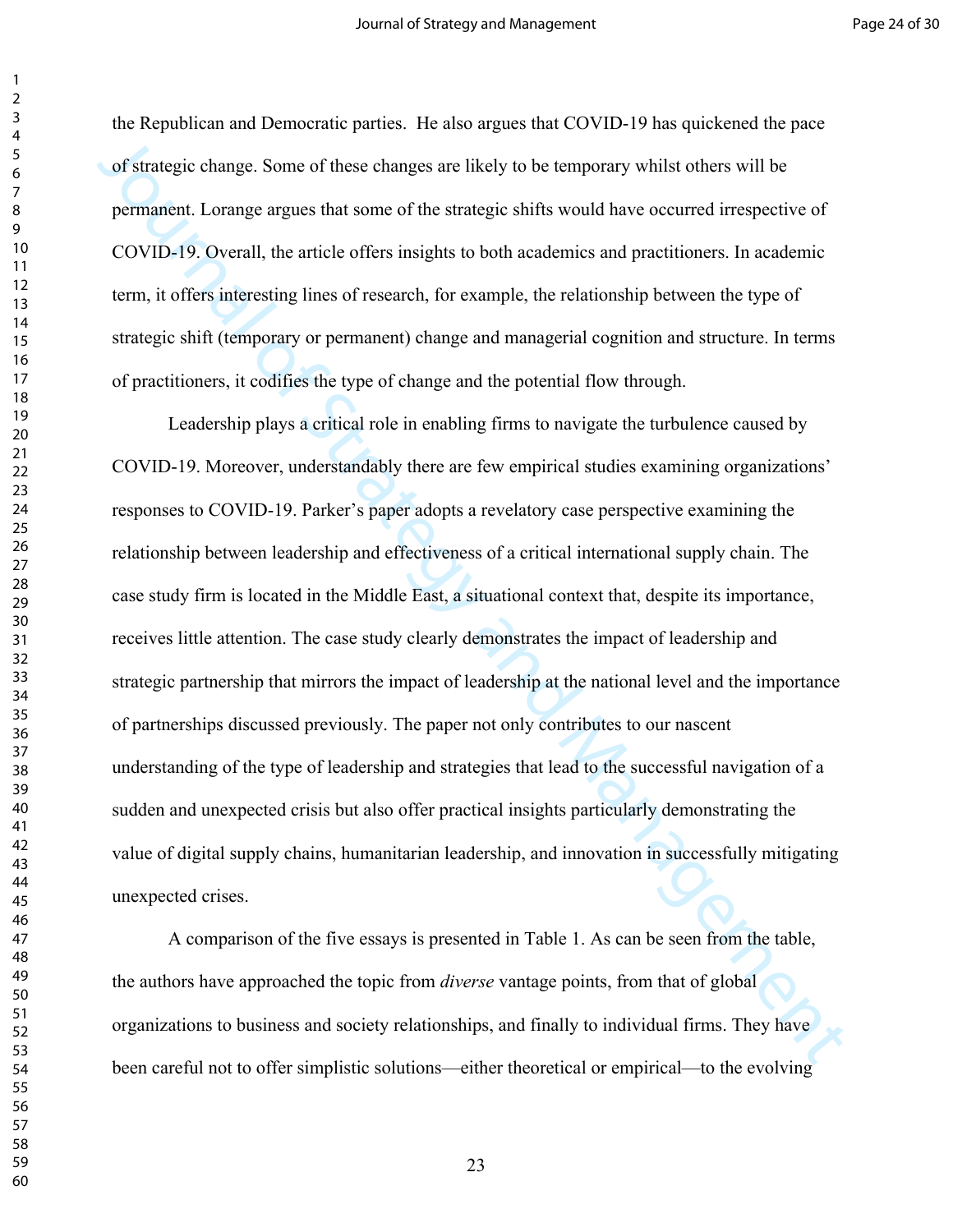phenomenon of the pandemic. But all of them take a holistic view of the phenomenon and offer viewpoints or approaches worthy of consideration as we debate and discuss the causes and consequences of the pandemic.

Insert Table 1 about here

#### **Future Directions**

As mentioned above, the authors in this special issue have adopted somewhat diverse approaches to examine the pandemic phenomenon. Amidst this diversity, there are some common suggestions for research in this arena. Upon reflecting on the issues raised by the various authors, we would suggest several approaches for research on COVID-19 and its aftermath.

viewpoints or approaches worthy of consideration as we debate and discuss the causes and<br>consequences of the pandemic.<br>Insert Table 1 about here<br><br>Insert Table 1 about here<br><br>Insert Table 1 about here<br><br>Insert Table 1 about h First, and arguably most importantly, we suggest that researchers (or teams of researchers) adopt a *strategic* perspective to research in this area that is somewhat different from an opportunistic approach that relies on capitalizing on available data, be they archival or easily obtained through surveys. We characterize 'strategic' as research that keeps major questions in the forefront as the reason for inquiry, and that culminates in valid evidence-based prescriptions for organizations. In the spirit of "let a thousand flowers bloom," we are *not* suggesting a single approach but a diversity of approaches each of which has its own perspective on the COVID-19 phenomenon.

Second, we would like to put forth the need for a *systemic* view of the phenomenon, rather than a disciplinary orientation. A systemic view is fundamental to the problem-focused approach advocated above and will likely prevent the premature closure of the boundaries of the phenomenon under investigation. This will also help this research withstand the pressure for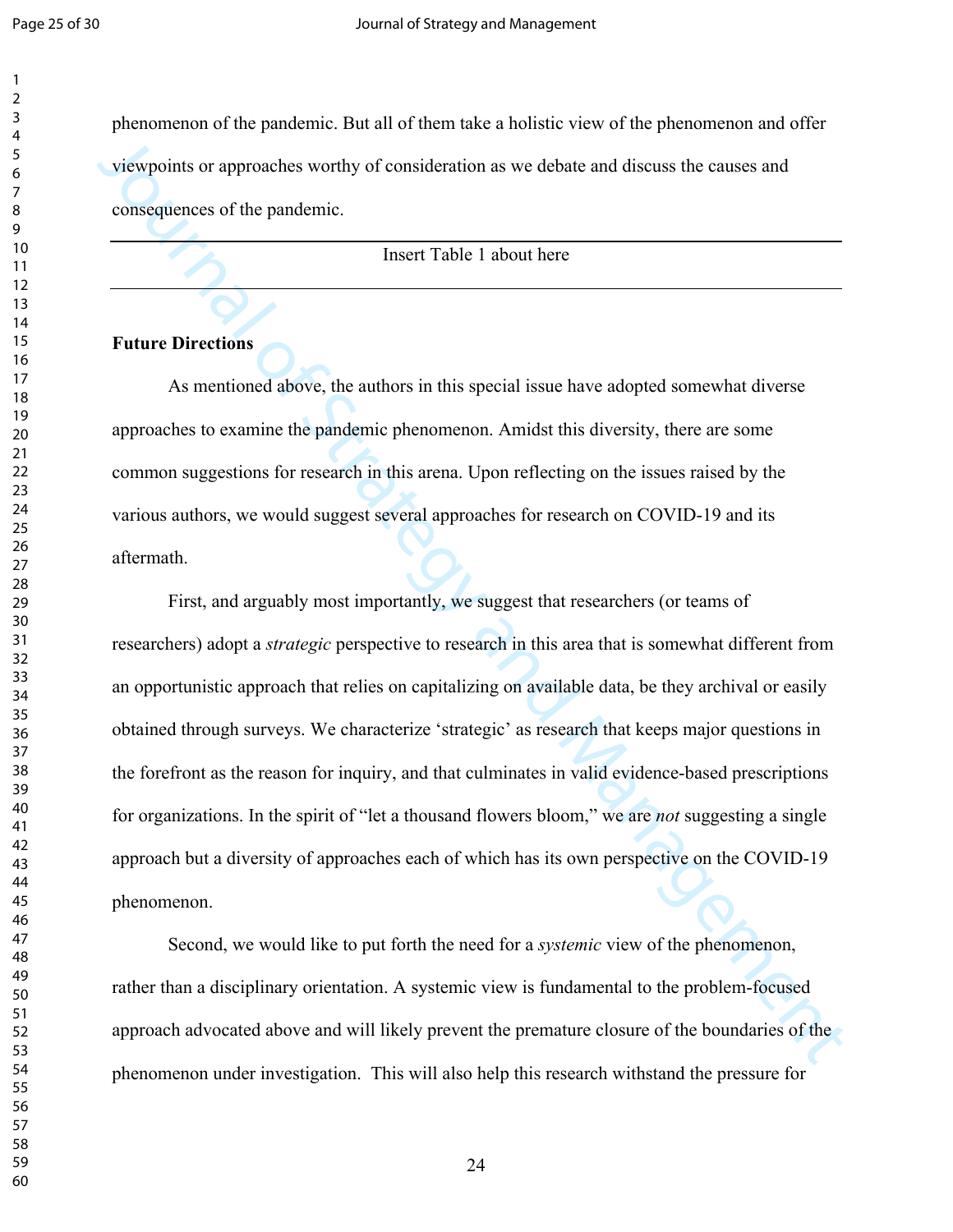closure created by disciplinary biases, difficulty of conceptualizing and operationalizing variables, and, oftentimes, the ignorance of the researchers. Thus, we underscore the necessity for researchers to acknowledge their own ignorance and limitations and to spend time to comprehend the full scale of the phenomenon.

variables, and, oftentimes, the ignorance of the researchers. Thus, we underscore the necessity<br>for researchers to ocknowledge their own ignorance and limitations and to spend time to<br>comprehend the full scale of the pheno Third, lessons from the COVID-19 experience have the potential to extend our understanding and application of several 'holistic' approaches currently prevalent in organizations. To illustrate, the open innovation, ecosystem, and corporate social responsibility movements that have become popular during the last two decades may be able to borrow from the lessons and enrich their own pursuits. For one, the COVID-19 experience is a stark reminder that the locus of innovation is now in the ecosystem, and not in the firm. The emerging practices may offer practical ways for firms to take advantage of the insight in their open innovation efforts. For another, ecosystems, consisting of networks of actors (e.g., firms, entrepreneurs, and scientists), groups (knowledge centers, regulators, financiers and government), and institutions (formal and informal laws, regulations, and customs), have to be established and as prior scholarship tells us, characteristics of interaction among the actors determines the success of innovation (Ghobadian and Talavera, 2020). In the UK, to deal with COVID-19, the government acted as a catalytic actor establishing the ecosystem – Oxford University, Astra Zeneca, heath service, and the governing interaction characteristics. The ecosystem interacted with an external regulator (Medicines & Healthcare products Regulatory Agency and the characteristics of interaction was modified to speed up the process (Gilbert and Green, 2021). Finally, the stakeholder management view of corporate social responsibility provides an excellent approach to gaining diverse perspectives about COVID-19 and potential solutions to the problems it creates by active engagement with stakeholders.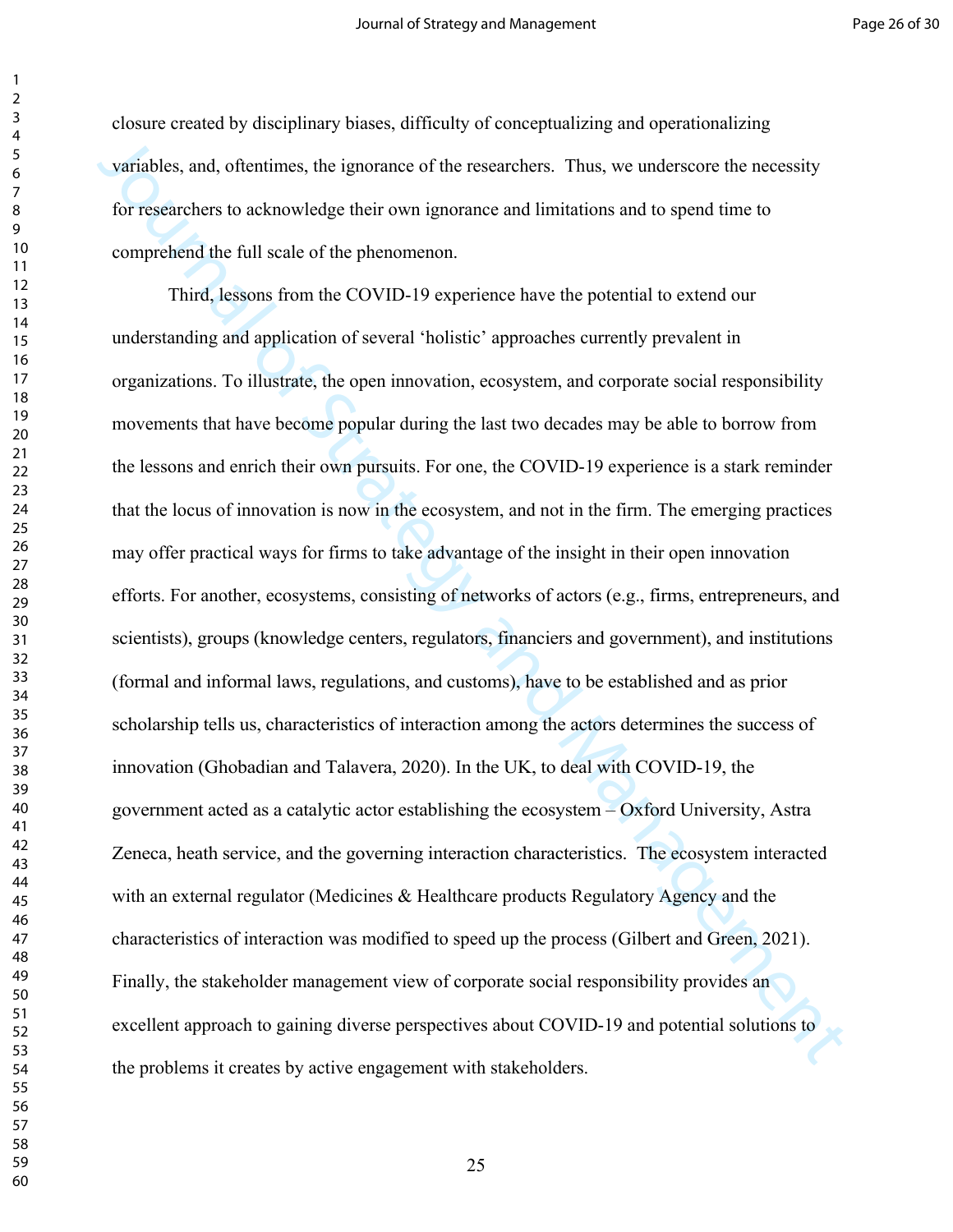We note several implications flowing from our suggested directions for research. First, construction of databases will be an important activity, and in many cases, this may *precede* other activities. Second, research on COVID-19 may require global teams of scholars working together because observations may be scattered over the globe. Third, this form of research is likely to be co-created by scholars and other important agents such as executives, government officials, and in some cases, the population at large (Ghobadian and Narayanan, 2014). Fourth, the forums for data collection and dissemination of findings are not restricted to journal articles but will also assume the form of workshops, or action research projects.

construction of databases will be an important activity, and in many cases, this may *procede*<br>other activities. Second, research on COVID-19 may require global teams of scholars working<br>together because observations may Taken together, COVID-19 experience may enable us to break out of the dominant paradigm of research in business, a paradigm that has in recent years attracted much criticism. We suspect that the current debates about business research oscillate between the need for rigor and relevance, uncritically uphold the sanctity of peer review, and advocate citations as a primary way to assess the impact of research. Although these debates and activities have the potential to fine tune our existing research enterprise, they focus on single loop learning with all its baggage. COVID-19 offers an opportunity to disrupt the paradigm with attendant benefits to society.

## **References**

Bernardino, M. (2012), Mike Tyson explains one of his most famous quote. South Florida Sun-Sentinel. July 9. Available: https://www.sun-sentinel.com/sports/fl-xpm-2012-11-09-sfl-miketyson-explains-one-of-his-most-famous-quotes-20121109-story.html (accessed July 2, 2021).

Coombs, W. T., & Laufer, D. (2018), "Global crisis management–current research and future directions." *Journal of International Management*, Vol 24 No 3, pp. 199-203.

Ferguson, N. (2021), *Doom: The politics of catastrophe.* New York, Penguin.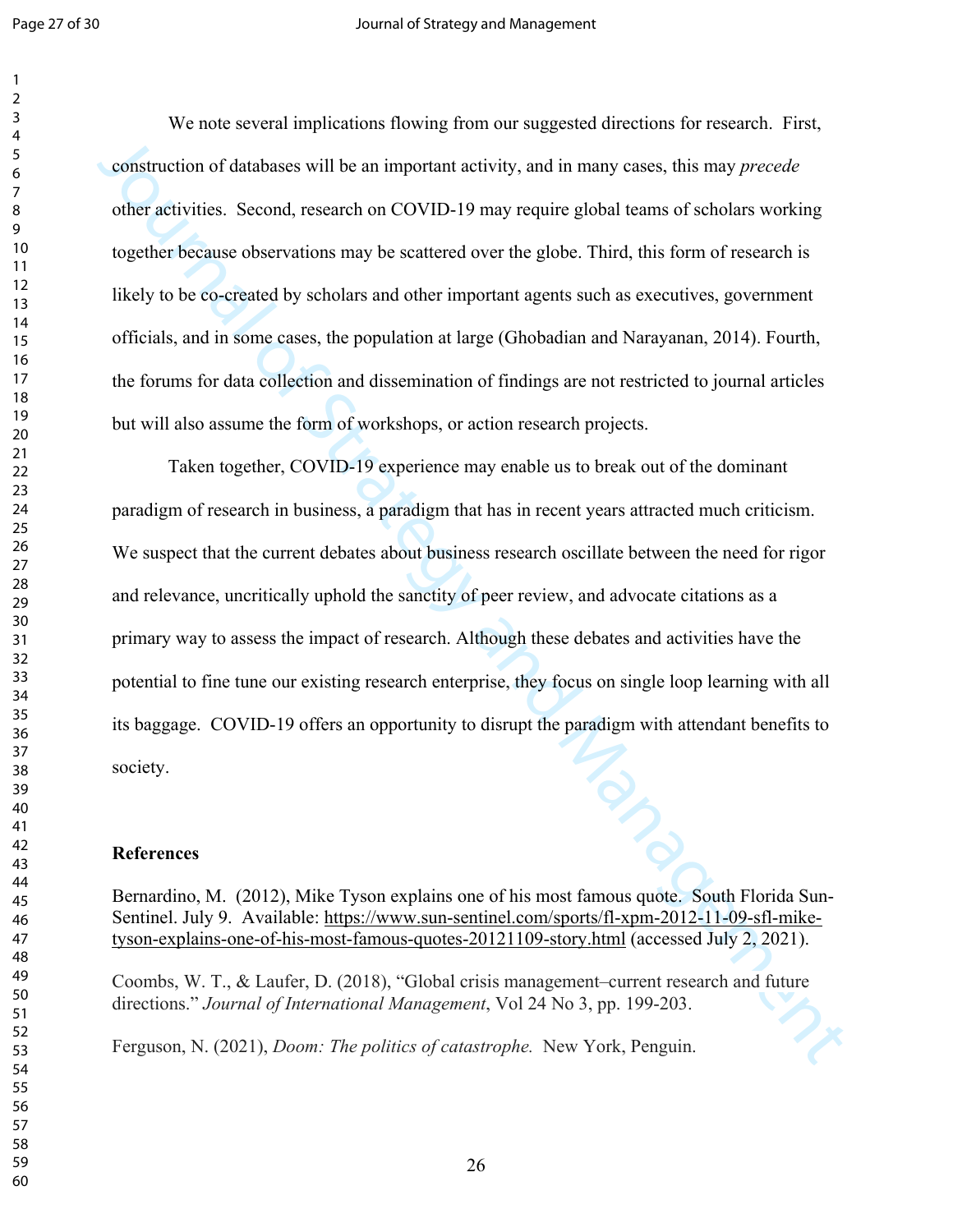Friedman, M. (1970), "The social responsibility of business is to increase its profits," *New York Times Magazine,* pp. 173-178.

Friedman, M. and Friedman, R. D. (1962), *Capitalism and Freedom*. Chicago: University of Chicago Press.

Ganz, J. (2021). *Economics in the Age of COVID-19.* Cambridge, MA: The MIT Press.

Ghobadian, A. & Narayanan, V.K. (2014), "The vital role of management education", *Financial Times*. Available: https://www.ft.com/content/1858250a-0b6f-11e4-9e55-00144feabdc0. (accessed: July 1, 2021).

*Times [Ma](https://twitter.com/mckinsey/status/1402400213839589380)gazine,* pp. 173-178.<br>
Friedman, M. and Friedman, R. D. (1962), Capit[al](https://www.ft.com/content/1858250a-0b6f-11e4-9e55-00144feabdc0)ism and Freedom. Chicago. University of<br>
Cricago, Press.<br>
Chicago, Press.<br>
Chicago, Press.<br>
Ganz, J. (2021). *Economics in the Age of COVID-1* Ghobadian, A., & Talavera, I. (2020), "The rise of CFD: Analysing system builders' role in the creation of technological innovation systems." In Atinc, G (Ed.) *Academy of Management Proceedings,* Briarcliff Manor, NY: Academy of Management.

Gilbert, S., and Green, C. (2021), *Vaxxers: The inside story of the Oxford vaccine and the race against the virus*. London: Hodder & Stoughton.

Guillén, M.F. (2020), "How businesses have successfully pivoted during the pandemic," *Harvard Business Review*. July 7.

Lupton, D. and Willis, K. (eds) (2021), *The Covid-19 Crisis: Social perspectives*. Abingdon, Oxon: Routledge. Available at: https://www.routledge.com/The-COVID-19-Crisis-Social-Perspectives/Lupton-Willis/p/book/9780367628987 (accessed: July 12, 2021).

McClaughry, J., (1972), "Milton Friedman responds: A Business and Society Review interview." *Business and Society Review*, No. 1 (Spring), pp. 5-16.

Tett, Gillian (2021), Available: https://twitter.com/mckinsey/status/1402400213839589380. (accessed: July 1, 2021).

*The Guardian* (2020), "Covid-19: Did the UK government prepare for the wrong kind of pandemic?" May 21. Available: https://www.theguardian.com/world/2020/may/21/did-the-ukgovernment-prepare-for-the-wrong-kind-of-pandemic (accessed July 1, 2021).

United Nations. (2020), COVID-19 and human rights: We are all in this together. April. Available: https://www.un.org/en/un-coronavirus-communications-team/we-are-all-togetherhuman-rights-and-covid-19-response-and. (accessed June 24, 2021).

United Nations, Department of Economic and Social Affairs. (2020), Social inclusion. https://www.un.org/development/desa/dspd/2020/04/social-impact-of-covid-19/. (accessed June 24, 2021).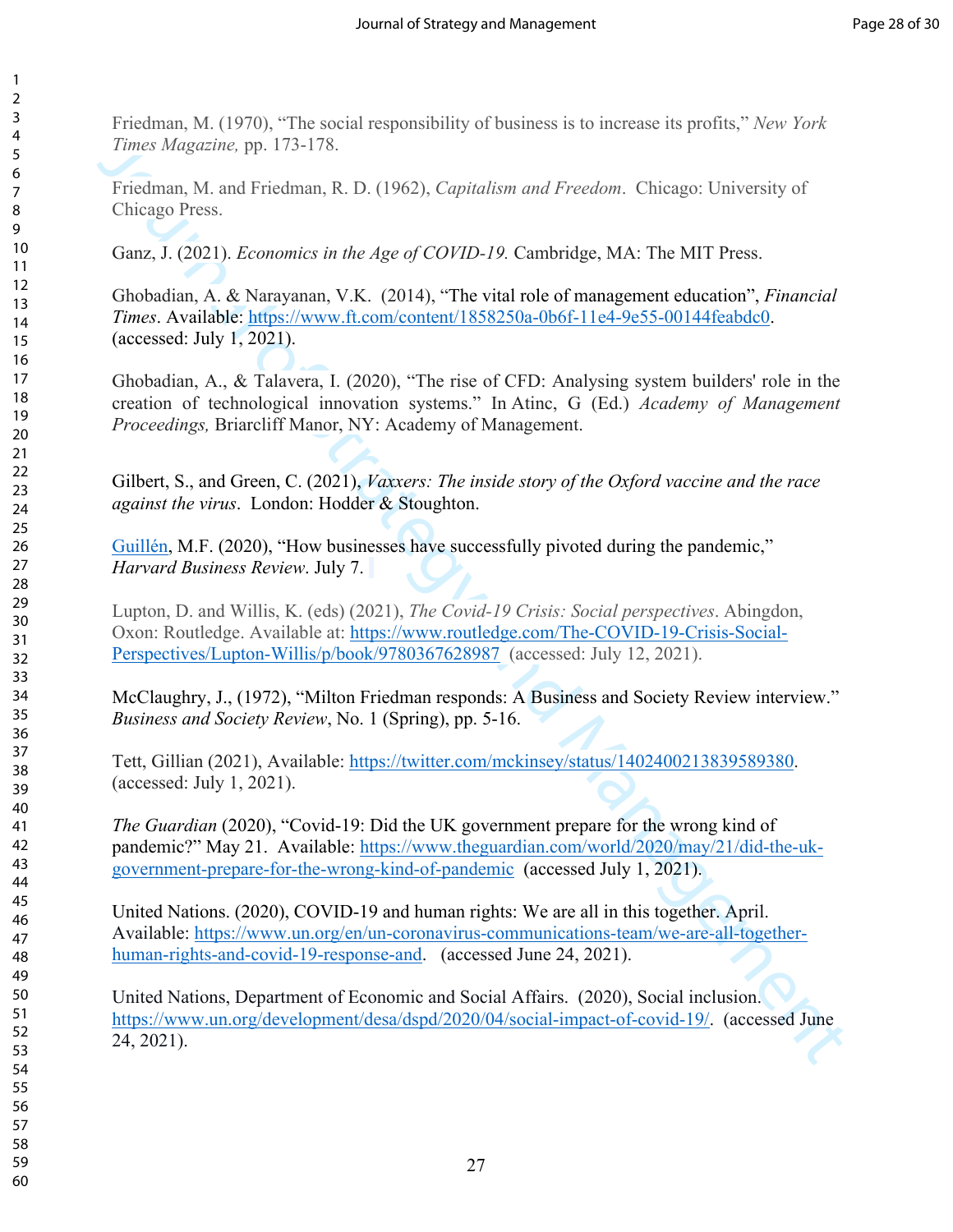United States Bureau of Demobilization, Civilian Production Administration. (1947), *Industrial Mobilization for War: History of the War Production Board and Predecessor Agencies: 1940- 1945. pp. 961–962.* Available: hdl*:*2027/uiug.30112041826683 (accessed June 27, 2021).

*Mobilization [6]* War: History of the War Production Board and Predecessor Agencies: 1946-1943, pp. 961–962. Novible's hell 2027/wing 30112041826683 (accessed of the 27, 2021). Vergan, D. (2020), "During WW II US industr Vergun, D. (2020), "During WW II US industry transitioned from peacetime to wartime production." *DOD News*. March 27. Available: https://www.defense.gov/Explore/Features/story/Article/2128446/during-wwii-industries-

transitioned-from-peacetime-to-wartime-production/ (accessed June 27, 2021).

Weick, K. E. (1989). "Theory construction as disciplined imagination." *Academy of Management Review*, Vol 14 No 4, pp. 516-531.

World Health Organization. (2021), WHO Coronavirus (COVID-19) Dashboard, 2021. Available: https://covid19.who.int/ (accessed June 24, 2021).

#### **Endnotes**

i The UK pandemic plans were based on characteristics of a flu pandemic. There is no asymptomatic transmission in the case of flu, but COVID-19's behavior has been different. Hence, it is reported that these plans failed. Thus, there is a need for plans that are not heavily based on a specific risk; we need flexible plans.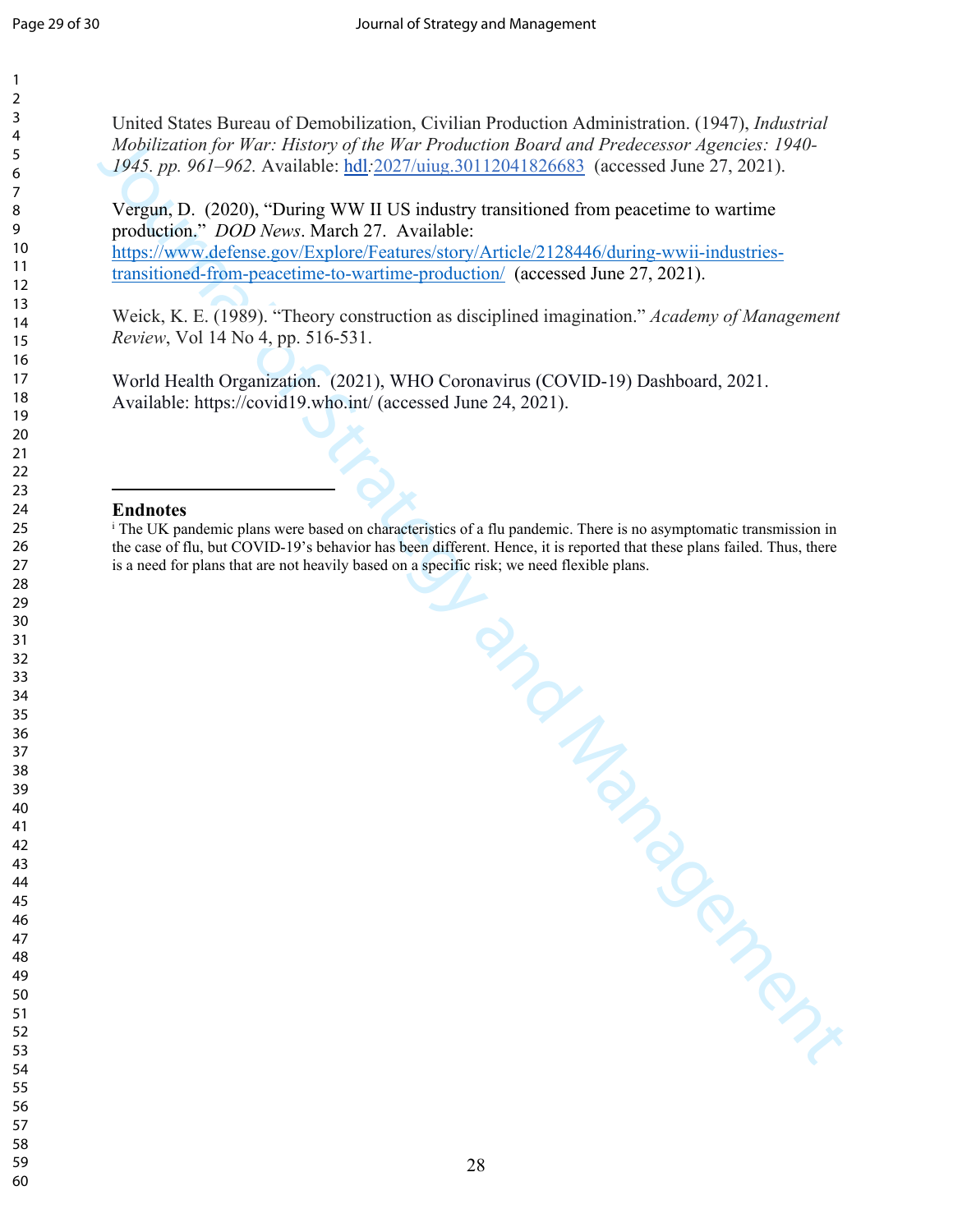| ۰  |
|----|
| ۰. |

- 3
- 4 5

| 4                                      |                  |                        |                     |                    |              |
|----------------------------------------|------------------|------------------------|---------------------|--------------------|--------------|
| 5                                      |                  |                        |                     |                    |              |
| Authors                                | Camillus, et al. | Carroll                | Grant and Wunder    | Lorange            | Park         |
| <i><u><b>Characterization</b></u></i>  |                  | Impacts of             | Lessons from        |                    |              |
| $\vartheta$ f the paper                |                  | COVID-19               | pandemic that can   |                    |              |
| <b>Primary Focus</b><br>11             | Theorizing       | and corporate          | be applied to       | Potential          | Examination  |
|                                        | about            | social                 | promoting           | strategic          | of           |
| 12                                     | pandemics and    | responsibility         | sustainability      | responses          | relationship |
| 13                                     | organizational   | (CSR)                  |                     | available          | between      |
| 14<br>15                               | response to      | responses              |                     |                    | leadership   |
| 16                                     | them             |                        |                     |                    | and          |
| 17                                     |                  |                        |                     |                    | pandemic     |
|                                        | 'Suicide         |                        | 'Sustilence'-       | Practical avenues  |              |
| $\begin{bmatrix} 8 \\ 9 \end{bmatrix}$ |                  | 4-part model<br>of CSR |                     |                    | Type of      |
| advanced                               | corner,'         |                        | sustainability      | open to firms      | leadership   |
| 21                                     | identity,        | (economic,             | combined with       |                    | helpful in a |
| 22                                     | values, smart    | legal, ethical,        | resilience          |                    | pandemic     |
| 23                                     | power            | and                    |                     |                    |              |
| 24                                     |                  | philanthropic)         |                     |                    |              |
| $\frac{26}{15}$ any                    | Case study       | News reports           | News reports and    | Conceptual         | Single Case  |
|                                        |                  |                        | literature review   |                    | Study        |
| Issues raised in                       |                  |                        |                     |                    |              |
| $\mathbf{I}$ <b>b</b> e introduction   |                  |                        |                     |                    |              |
| <b>Characterization</b>                | A societal       | Exogenous              | Exogenous           | Exogenous          | Exogenous    |
| $\frac{3}{32}$ pandemic                | disruption       | shock/Global           | shock/Global        | shock              | shock        |
|                                        |                  | crisis                 | crisis, but not as  |                    |              |
| 33<br>34                               |                  |                        | serious as climate  |                    |              |
|                                        |                  |                        | change              |                    |              |
| J <sub>6</sub> evel of analysis        | Global,          | Firm                   | Multi-level: Firm   | Firm               | Firm         |
| 37                                     | organizational   |                        | to global           |                    |              |
| <b>B</b> oundary                       | Current models   | Firms' CSR             | Firm response to    | Potential          | Firm         |
| question <sup>1</sup>                  | inadequate       | responses              | global response     | strategic          | response     |
|                                        |                  |                        |                     | responses          |              |
| 41                                     |                  |                        |                     | available          |              |
| 42<br>45he role of                     | Prepare for      | Reacting               | Developing          | Reacting to crisis | Managing     |
| 4 arganization                         | future societal  | responsibly to         | sustilience         |                    | the crisis   |
| 45                                     | disruptions      | crisis wrt 4           |                     |                    |              |
| 46                                     |                  | <b>CSR</b>             |                     |                    |              |
| 47                                     |                  | dimensions             |                     |                    |              |
| 48                                     |                  |                        |                     |                    |              |
| 49                                     | From the         |                        |                     |                    |              |
| ghallenges of                          |                  | Economic,              | Learning and        | Permanent or       | Keep global  |
| galobal pandemic                       | vantage point    | legal, ethical,        | applying lessons to | temporary          | supply chain |
| 52<br>53                               | of a firm        | and                    | combating climate   | change in          | functioning  |
| 54                                     |                  | philanthropic          | change              | direction          |              |
|                                        |                  | challenges             |                     |                    |              |

56

57

58

59